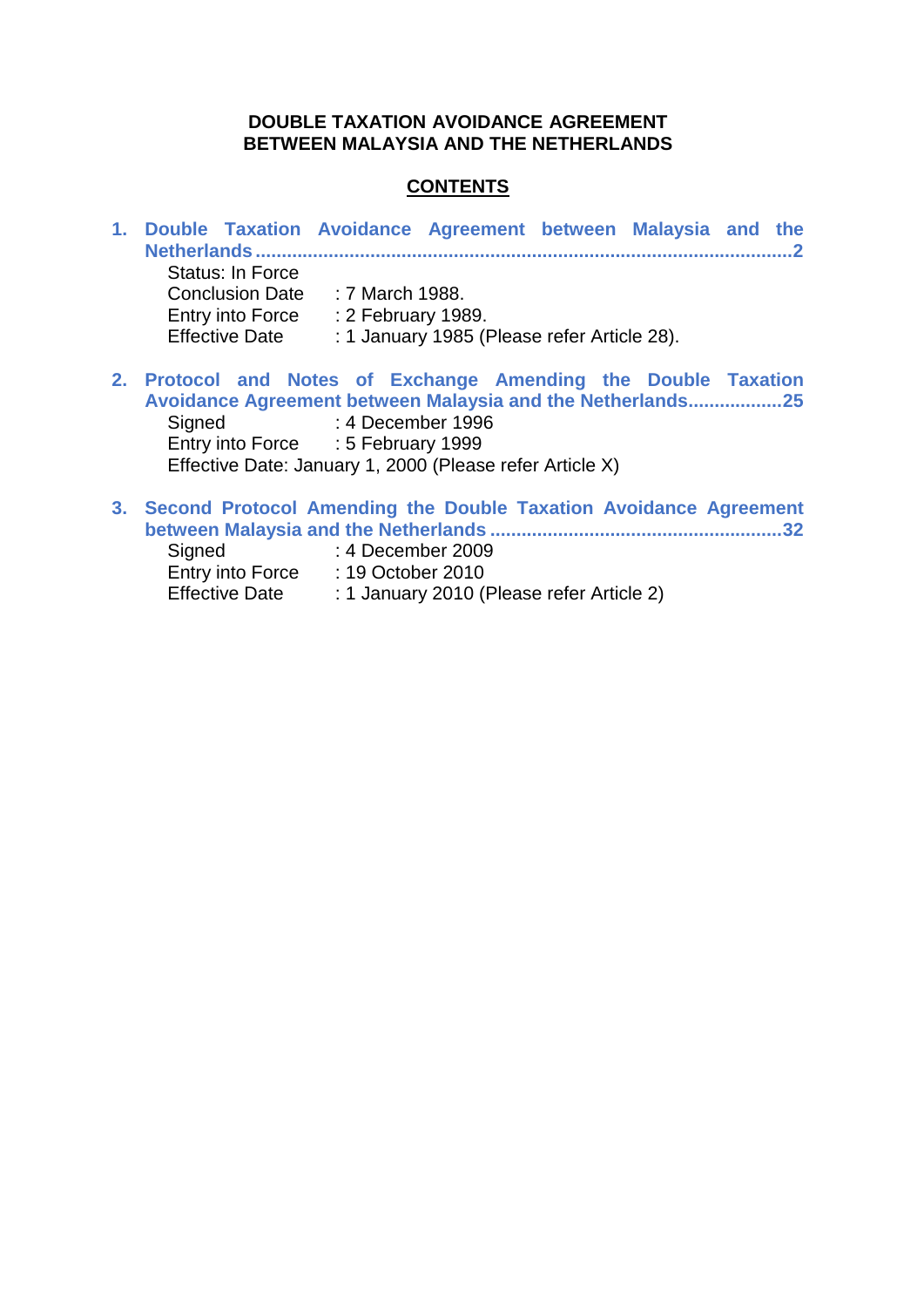<span id="page-1-0"></span>P.U.(A) : 214/1988 Signed: 7 March 1988 Effective Date: 1 January 1986

### **AGREEMENT BETWEEN THE GOVERNMENT OF MALAYSIA AND THE GOVERNMENT OF THE KINGDOM OF THE NETHERLANDS FOR THE AVOIDANCE OF DOUBLE TAXATION AND THE PREVENTION OF FISCAL EVASION WITH RESPECT TO TAXES ON INCOME**

The Government of Malaysia and the Government of the Kingdom of the Netherlands, desiring to conclude an Agreement for the Avoidance of double taxation and prevention of fiscal evasion with respect to taxes on income, have agreed as follows:

CHAPTER 1 SCOPE OF THE AGREEMENT

## Article 1 **PERSONAL SCOPE**

This Agreement shall apply to persons who are residents of one or both of the States.

### Article 2 **TAXES COVERED**

- 1. The existing taxes to which the Agreement shall apply are in particular:
	- (a) in the Netherlands:
		- (i) de inkomstenbelasting (income tax),
		- (ii) de loonbelasting (wages tax),
		- (iii) de vennootschapsbelasting (company tax) including the Government share in the net profits of the exploitation of natural resources levied pursuant to the Mijnwet 1810 (the Mining Act of 1810) with respect to concessions issued from 1967, or pursuant to the Mijnwet Continentaal Plat 1965 (the Nederlands Continental Shelf Mining Act of 1965),
		- (iv) de dividendbelasting (dividend tax),

(hereinafter referred to as "Netherlands tax");

(b) in Malaysia: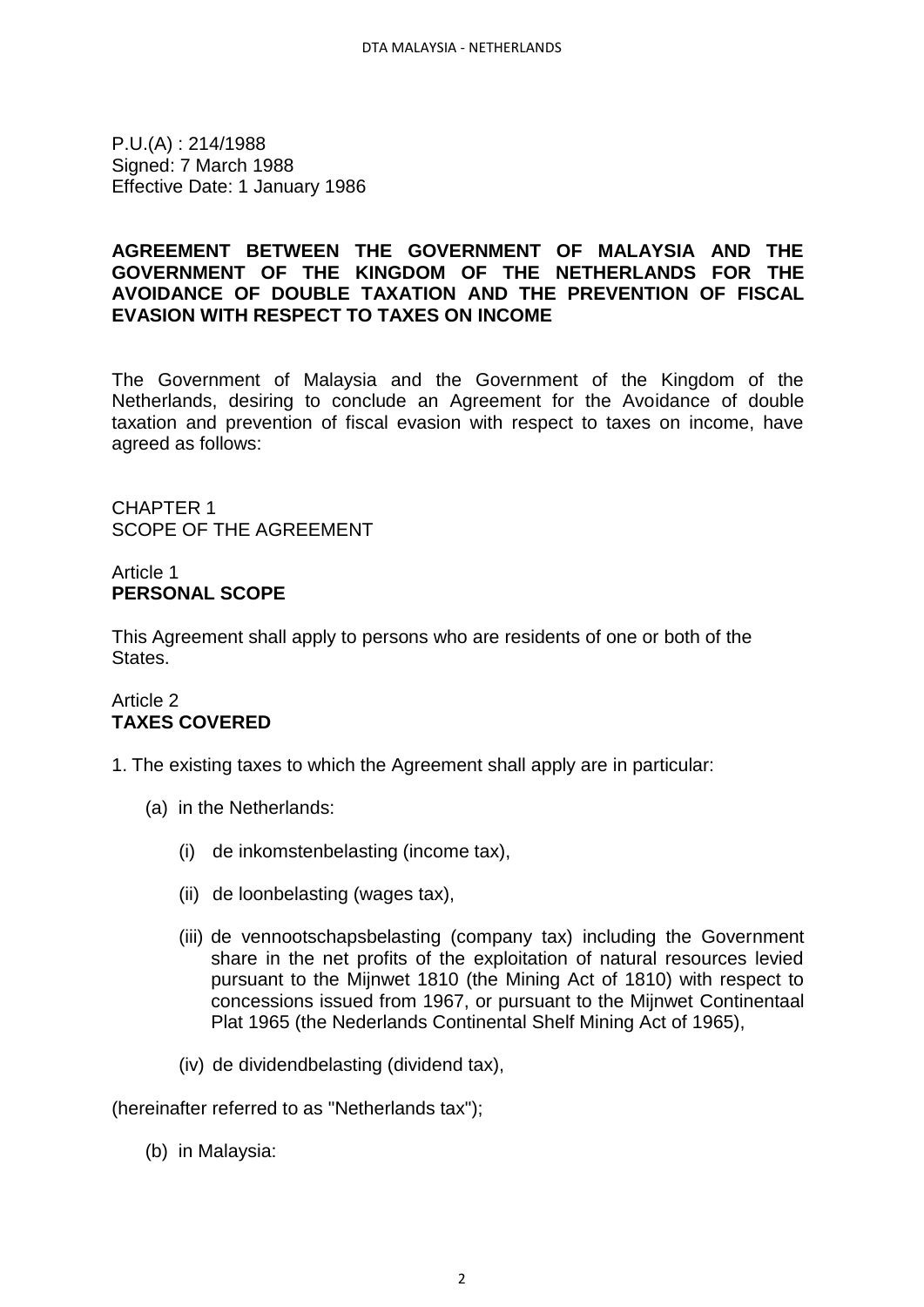- (i) income tax and excess profit tax,
- (ii) supplementary income taxes, that is, tin profits tax, development tax and timber profits tax, and
- (iii) petroleum income tax,

(hereinafter referred to as "Malaysian tax").

2. This Agreement shall also apply to any identical or substantially similar taxes which are imposed by either State after the date of signature of this Agreement in addition to, or in place of, the existing taxes. The competent authority of each State shall notify the competent authority of the other State of any significant changes which have been made in the laws of its State relating to the taxes to which this Agreement applies.

CHAPTER II **DEFINITION** 

# Article 3 **GENERAL DEFINITION**

- 1. For the purposes of this Agreement, unless the context otherwise requires:
	- (a) the term "State" means the Netherlands or Malaysia, as the context requires; the term "States" means the Netherlands and Malaysia;
	- (b) the term "the Netherlands" comprises the part of the Kingdom of the

Netherlands that is situated in Europe and the part of the sea-bed and its sub-soil under the North Sea, over which the Kingdom of the Netherlands has sovereign rights in accordance with international law;

- (c) the term "Malaysia" means the Federation of Malaysia and includes any area adjacent to the territorial waters of Malaysia which, in accordance with international law, has been or may hereafter be designated under the laws of Malaysia concerning the Continental Shelf as an area within which the rights of Malaysia with respect to the exploration and exploitation of natural resources, whether living or non-living, of the sea-bed and sub-soil and the superjacent waters, may be exercised;
- (d) the term "person" includes an individual, a company and any other body of persons which is treated as a person for tax purposes;
- (e) the term "company" means any body corporate or any entity which is treated as a body corporate for tax purposes;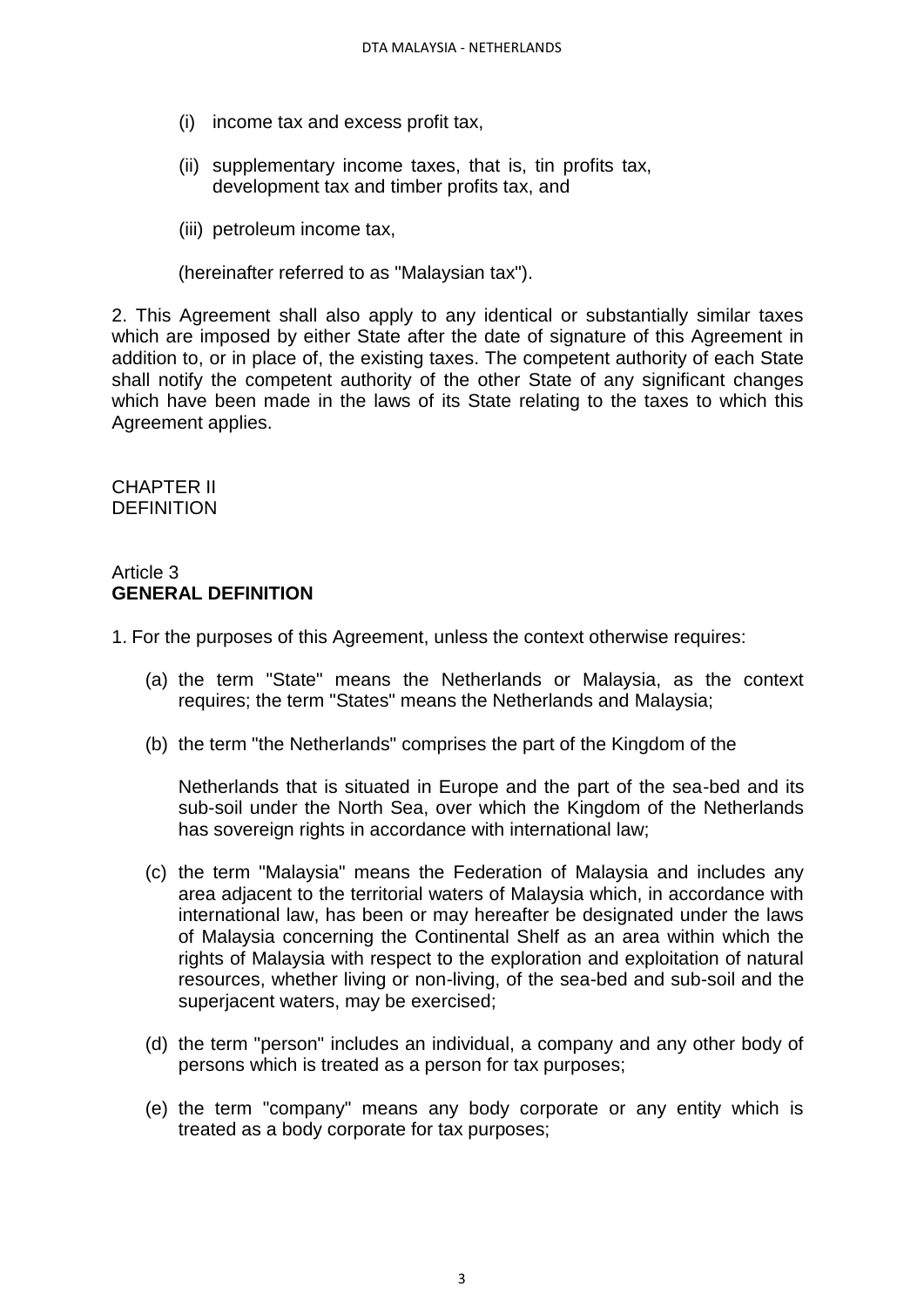- (f) the terms "enterprise of one of the States" and "enterprise of the other State" mean respectively an enterprise carried on by a resident of one of the States and an enterprise carried on by a resident of the other State;
- (g) the term "international traffic" means any transport by a ship or aircraft operated by an enterprise of one of the States, except when the ship or aircraft is operated solely between places in the other State;
- (h) the term "national" means:
	- (i) any individual possessing the citizenship or nationality of one of the States;
	- (ii) any legal person, partnership, association and any other entity deriving its status as such from the laws in force in one of the States;
- (i) the term "competent authority" means:
	- (i) in the Netherlands, the Minister of Finance or his authorised representative;
	- (ii) in Malaysia, the Minister of Finance or his authorized representative.

2. As regards the application of the Agreement by one of the States, any term not defined therein shall, unless the context otherwise requires, have the meaning which it has under the law of the State concerning the taxes to which the Agreement applies.

#### Article 4 **RESIDENT**

1. For the purposes of this Agreement, the term "resident of one of the States" means:

- (a) in the case of the Netherlands, a person who is resident in the Netherlands for the purposes of Netherlands tax; and
- (b) in the case of Malaysia, a person who is resident in Malaysia for the purposes of Malaysian tax.

2. Where by reason of the provisions of paragraph 1 an individual is a resident of both States, then his status shall be determined as follows:

(a) he shall be deemed to be a resident of the State in which he has a permanent home available to him; if he has a permanent home available to him in both States, he shall be deemed to be a resident of the State with which his personal and economic relations are closer (centre of vital interests);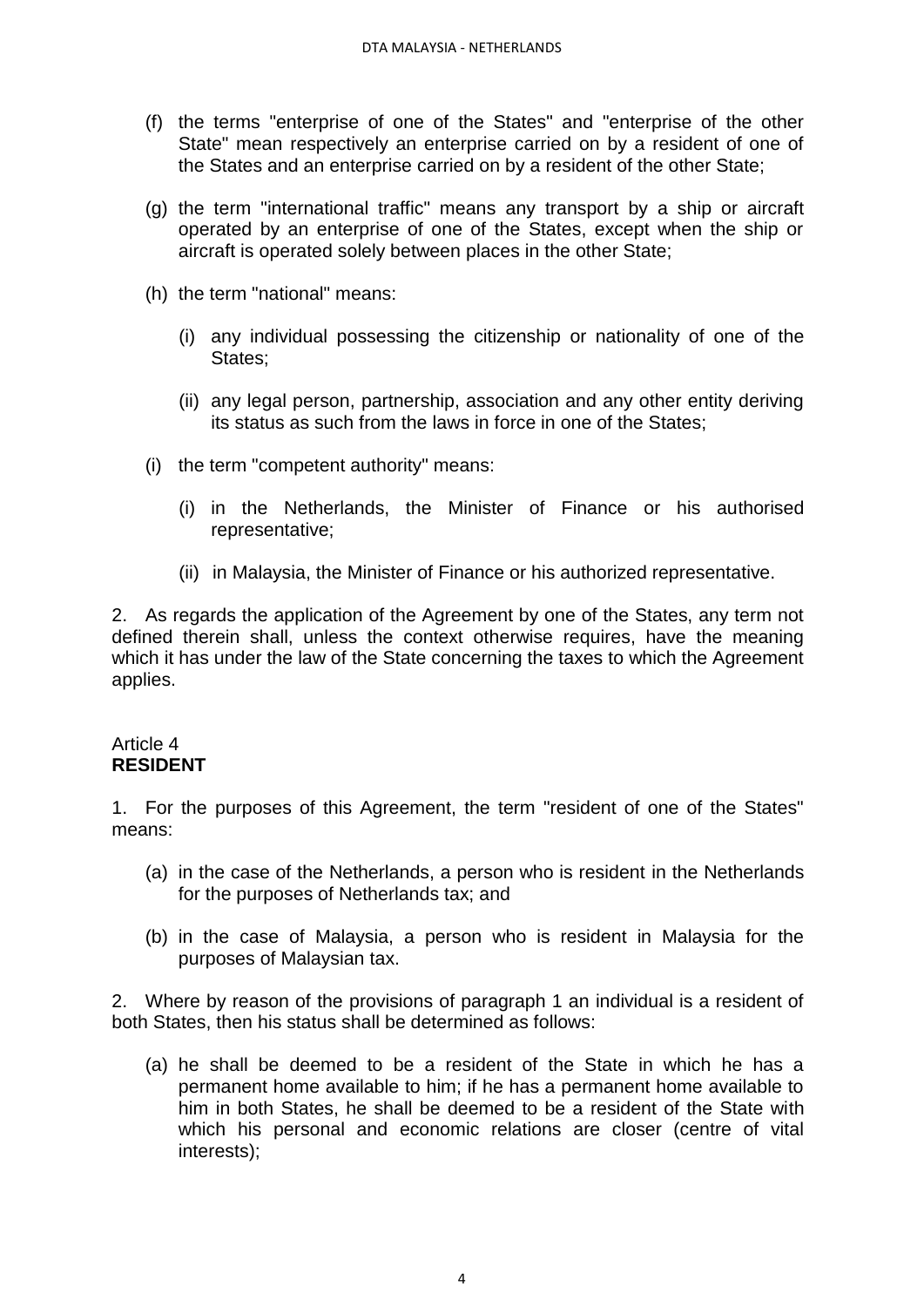(b) if the State in which he has his centre of vital interests cannot be determined, or if he has not a permanent home available to him in either

State, he shall be deemed to be a resident of the State in which he has an habitual abode;

- (c) if he has an habitual abode in both States or in neither of them, he shall be deemed to be a resident of the State of which he is a national;
- (d) if he is a national of both States or of neither of them, the competent authorities of the States shall settle the question by mutual agreement.

3. Where by reason of the provisions of paragraph 1 a person other than an individual is a resident of both States, then it shall be deemed to be a resident of the State in which its place of effective management is situated.

#### Article 5 **PERMANENT ESTABLISMENT**

1. For the purposes of this Agreement, the term "permanent establishment" means a fixed place of business through which the business of an enterprise is wholly or partly carried on.

- 2. The term "permanent establishment" includes especially:
	- (a) a place of management;
	- (b) a branch;
	- (c) an office;
	- (d) a factory;
	- (e) a workshop;
	- (f) a mine, an oil or gas well, a quarry or any other place of extraction of natural resources including timber or other forest produce;
	- (g) a farm or plantation;
	- (h) an installation or structure used for the exploration of natural resources.

3. The term "permanent establishment" likewise encompasses a building site, a construction, assembly or installation project or supervisory activities in connection therewith, but only where such site, project or activities continue for a period of more than six months.

4. Notwithstanding the preceding provisions of this Article, the term "permanent establishment" shall be deemed not to include: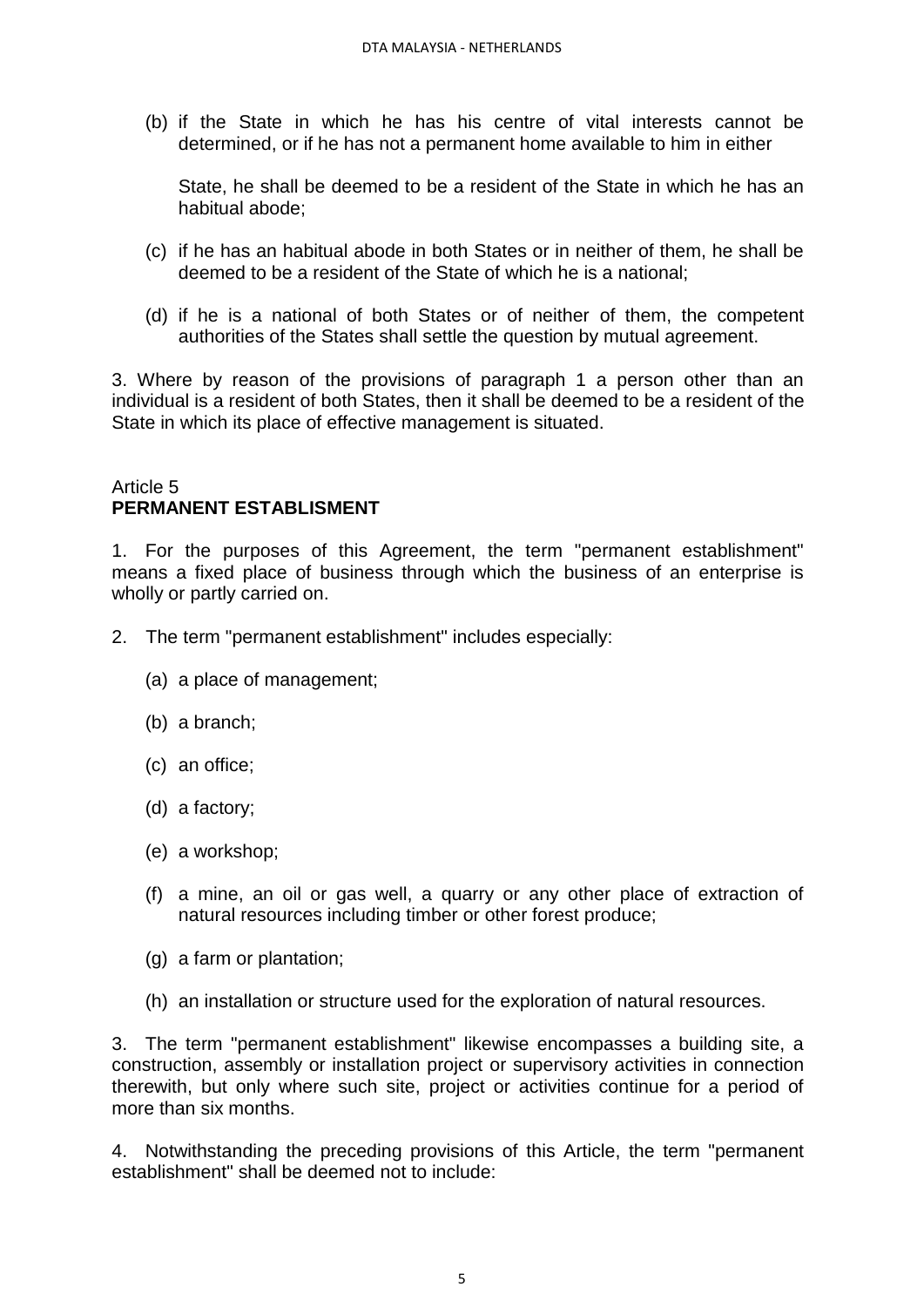- (a) the use of facilities solely for the purpose of storage, display or delivery of goods or merchandise belonging to the enterprise;
- (b) the maintenance of a stock of goods or merchandise belonging to the enterprise solely for the purpose of storage, display or delivery;
- (c) the maintenance of a stock of goods or merchandise belonging to the enterprise solely for the purpose of processing by another enterprise;
- (d) the maintenance of a fixed place of business solely for the purpose of purchasing goods or merchandise or of collecting information for the enterprise;
- (e) the maintenance of a fixed place of business solely for the purpose of advertising, for the supply of information, for scientific research or for similar activities which have a preparatory or auxiliary character, for the enterprise;
- (f) the maintenance of a fixed place of business solely for any combination of activities mentioned in sub-paragraphs (a) to (e), provided that the overall activity of the fixed place of business resulting from this combination is of a preparatory or auxiliary character.

5. Notwithstanding the provisions of paragraphs 1 and 2, where a person- - other than an agent of an independent status to whom paragraph 6 applies-- is acting in one of the States on behalf of an enterprise of the other State, that enterprise shall be deemed to have a permanent establishment in the first-mentioned State in respect of any activity which that person undertakes for the enterprise if the person:

- (a) has, and habitually exercises, in the first-mentioned State an authority to conclude contracts in the name of the enterprise, unless the activities of such person are limited to those mentioned in paragraph 4 which, if exercised through a fixed place of business, would not make this fixed place of business a permanent establishment under the provisions of that paragraph; or
- (b) has no such authority, but habitually maintains in the first-mentioned State a stock of goods or merchandise belonging to the enterprise from which he regularly fills orders on behalf of the enterprise.

6. An enterprise shall not be deemed to have a permanent establishment in one of the States merely because it carries on business in that State through a broker, general commission agent or any other agent of an independent status, where such persons are acting in the ordinary course of business, except where such an agent carries on business wholly or almost wholly for that enterprise itself or for that enterprise and other enterprises which are controlled by it or have a controlling interest in it.

7. The fact that a company which is a resident of one of the States controls or is controlled by a company which is a resident of the other State, or which carries on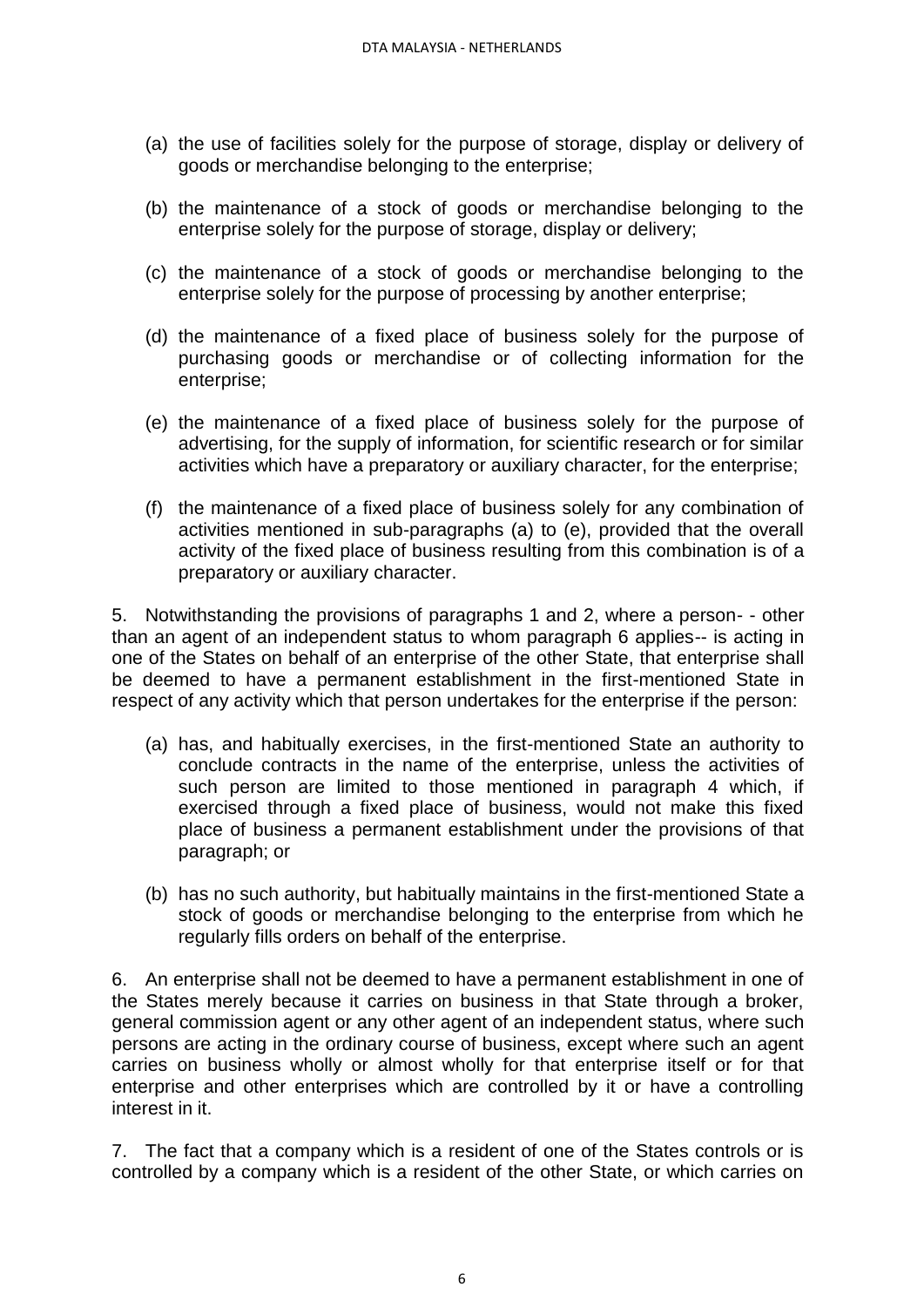business in that other State (whether through a permanent establishment or otherwise), shall not of itself constitute either company a permanent establishment of the other.

## Article 6 **LIMITATION OF RELIEF**

Where this Agreement provides (with or without other conditions) that income shall be relieved wholly or partly from tax in one of the States and under the laws in force in the other State the said income is subject to tax by reference to the amount thereof which is remitted to or received in that other State and not by reference to the full amount thereof, then the relief to be allowed under this Agreement in the first-mentioned State shall apply only to so much of the income as is remitted to or received in that other State:

Provided that where--

- (a) in accordance with the foregoing provisions of this Article, relief has not been allowed in the first instance in the first-mentioned State in respect of an amount of income; and
- (b) that amount of income has subsequently been remitted to or received in the other State and is thereby subject to tax in that other State, the firstmentioned State shall, subject to any laws thereof for the time being in force limiting the time and setting out the method for the making of a refund of tax, allow relief in respect of that amount of income in accordance with the appropriate provisions of this Agreement.

CHAPTER III TAXATION OF INCOME

#### Article 7 **INCOME FROM IMMOVABLE PROPERTY**

1. Income derived by a resident of one of the States from immovable property situated in the other State may be taxed in that other State.

2. The term "immovable property" shall have the meaning which it has under the law of the State in which the property is situated. The term shall in any case include property accessory to immovable property, livestock and equipment used in agriculture and forestry, rights to which the provisions of general law respecting landed property apply, usufruct of immovable property and rights to variable or fixed payments as consideration for the working of, or the right to work, mineral deposits, oil or gas wells, quarries and other places of extraction of natural resources or of timber or other forest produce. Ships, boats and aircraft shall not be regarded as immovable property.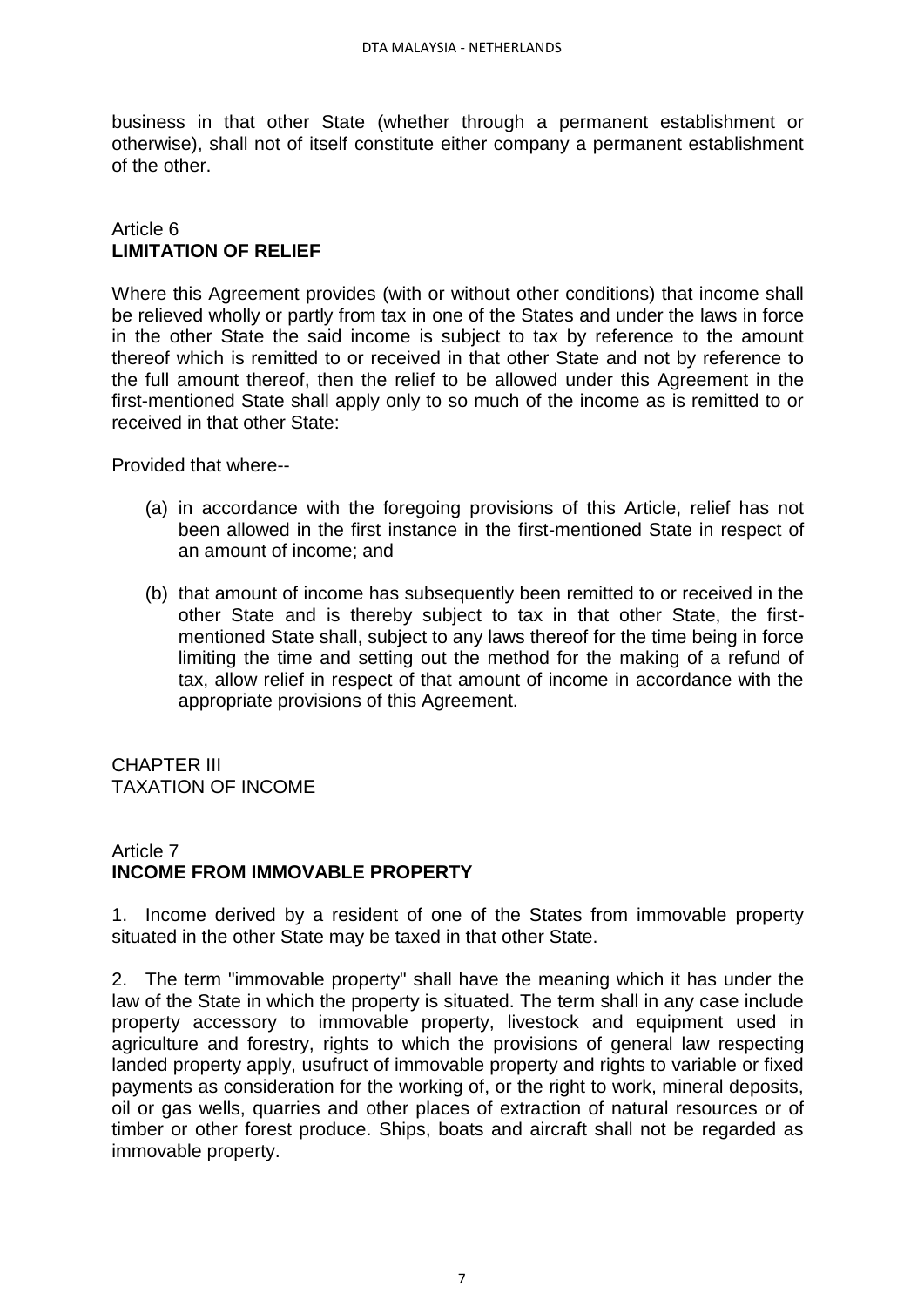3. The provisions of paragraph 1 shall apply to income derived from the direct use, letting or use in any other form of immovable property.

4. The provisions of paragraphs 1 and 3 shall also apply to the income from immovable property of an enterprise and to income from immovable property used for the performance of professional services.

## Article 8 **BUSINESS INCOME OR PROFITS**

1. The income or profits of an enterprise of one of the States shall be taxable only in that State unless the enterprise carries on business in the other State through a permanent establishment situated therein. If the enterprise carries on business as aforesaid, the income or profits of the enterprise may be taxed in the other State but only so much of them as is attributable to that permanent establishment.

2. Subject to the provisions of paragraph 3, where an enterprise of one of the States carries on business in the other State through a permanent establishment situated therein, there shall in each State be attributed to that permanent establishment to income or profits which it might be expected to make if it were a distinct and separate enterprise engaged in the same or similar activities under the same or similar conditions and dealing wholly independently with the enterprise of which it is a permanent establishment.

3 In determining the income or profits of a permanent establishment, there shall be allowed as deductions expenses, including executive and general administrative expenses, which would be deductible if the permanent establishment were an independent enterprise, insofar as they are reasonably allocable to the permanent establishment, whether incurred in the State in which the permanent establishment is situated or elsewhere.

4. If the information available is inadequate to determine the income or profits to be attributed to the permanent establishment, nothing in this Article shall affect the application of any law of a State relating to the determination of the tax liability of a person by making an estimate, provided that the result shall be in accordance with the principles contained in this Article.

5. No income or profits shall be attributed to a permanent establishment by reason of the mere purchase by that permanent establishment of goods or merchandise for the enterprise.

6. Where income or profits include items of income which are dealt with separately in other Articles of this Agreement, then the provisions of those Articles shall not be affected by the provisions of this Article.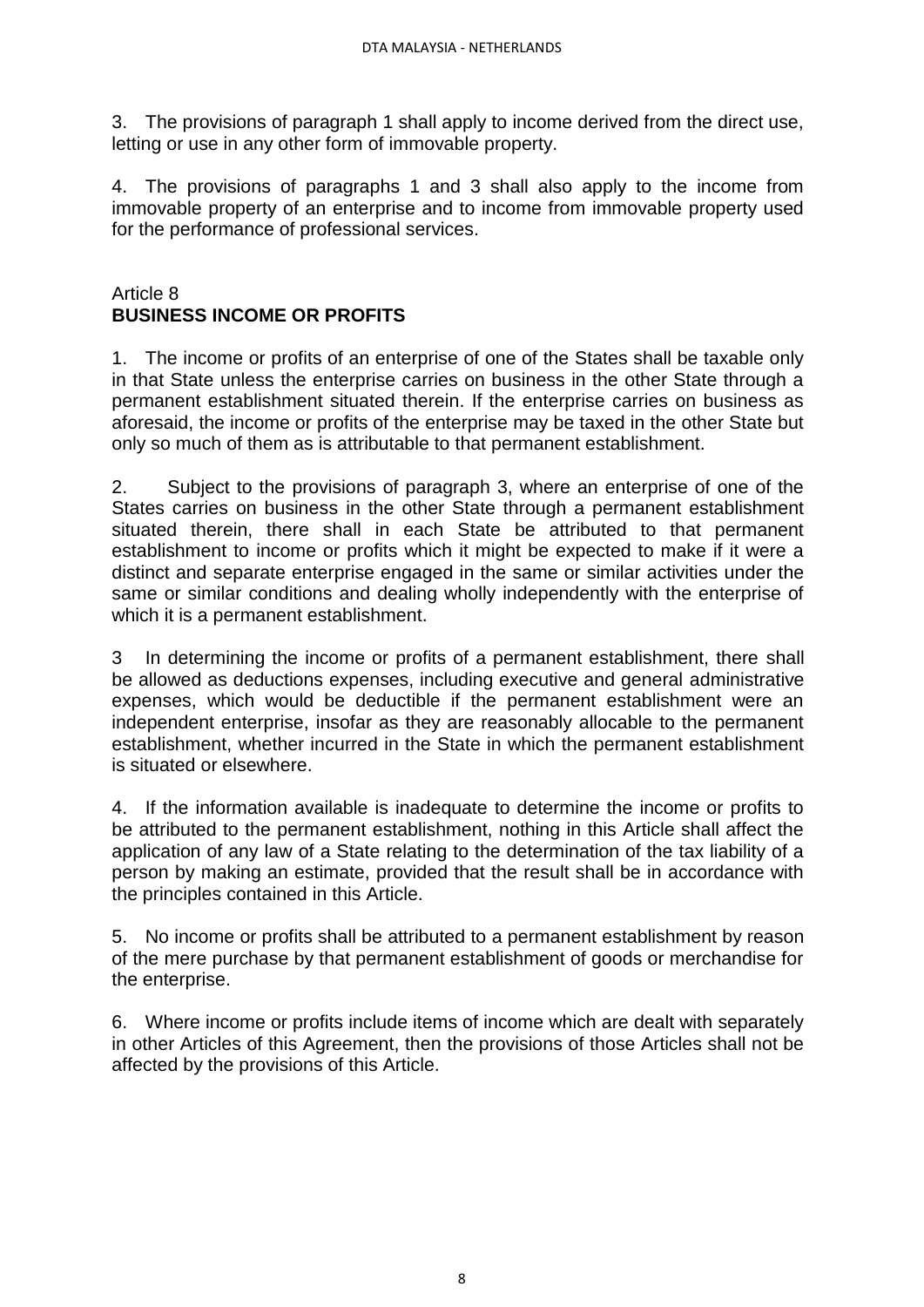### Article 9 **SHIPPING AND AIR TRANSPORT**

1. Income or profits of an enterprise of one of the States from the operation of ships or aircraft in international traffic shall be taxable only in that State.

2. The provisions of paragraph 1 shall also apply to income or profits derived from the participation in a pool, a joint business or an international operating agency.

### Article 10 **ASSOCIATED ENTERPRISES**

Where,

(a) an enterprise of one of the States participates directly or indirectly in the management, control or capital of an enterprise of the other State, or

(b) the same persons participate directly or indirectly in the management, control or capital of an enterprise of one of the States and an enterprise of the other State, and in either case conditions are made or imposed between the two enterprises in their commercial or financial relations which differ from those which would be made between independent enterprises, then any income or profits which would, but for those conditions, have accrued to one of the enterprises, but, by reason of conditions, have not so accrued, may be included in the profits of that enterprise and taxed accordingly.

#### Article 11 **DIVIDEND**

1. Dividends paid by a company which is a resident of one of the States to a resident of the other State may be taxed in that other State.

2. However, dividends paid by a company which is a resident of the Netherlands to a resident of Malaysia may also be taxed in the Netherlands and according to Netherlands law, but if the recipient is the beneficial owner of the dividends the tax so charged shall not exceed 15 per cent of the gross amount of the dividends. Where, however, the beneficial owner of the dividends is a company the capital of which is wholly or partly divided into shares and which holds directly or indirectly at least 25 per cent of the capital of the company paying the dividends, the Netherlands shall not levy a tax on the dividends. The competent authorities of the States shall by mutual agreement settle the mode of application of this paragraph.

3. Dividends paid by a company which is a resident of Malaysia to a resident of the Netherlands who is the beneficial owner thereof shall be exempt from any tax in Malaysia which is chargeable on dividends in addition to the tax chargeable in respect of the income or profits of the company: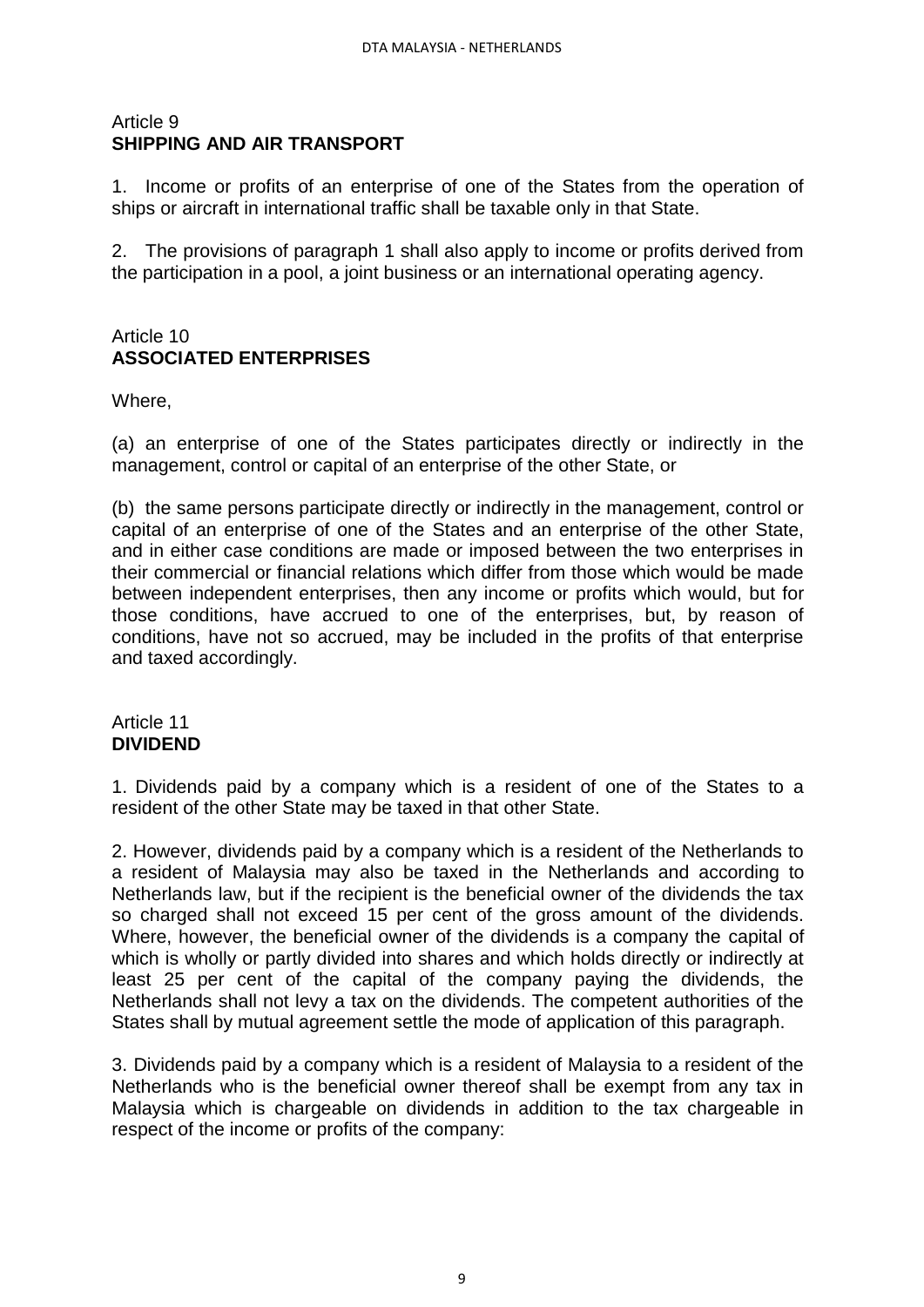Provided that nothing in this paragraph shall affect the provisions of the Malaysian law under which the tax in respect of a dividend paid by a company which is a resident of Malaysia from which Malaysian tax has been, or has been deemed to be, deducted may be adjusted by reference to the rate of tax appropriate to the Malaysian year of assessment immediately following that in which the dividend was paid.

4. The provisions of paragraphs 2 and 3 shall not affect the taxation of the company in respect of the income or profits out of which the dividends are paid.

5. The term "dividends" as used in this Article means income from shares, "jouissance" shares or "jouissance" rights, mining shares, founders shares or other rights, not being debt-claims, participating in profits, as well as income from other corporate rights assimilated to income from shares by the taxation law of the State of which the company making the distribution is a resident.

6. The provisions of paragraphs 1, 2 and 3 shall not apply if the beneficial owner of the dividends, being a resident of one of the States, carries on business in the other State of which the company paying the dividends is a resident, through a permanent establishment situated therein and the holding in respect of which the dividends are paid is effectively connected with such permanent establishment. In such case the provisions of Article 8 shall apply.

7. Where a company which is a resident of one of the States derives income or profits from the other State, that other State may not impose any tax on the dividends paid by the company, except insofar as such dividends are paid to a resident of that other State or insofar as the holding in respect of which the dividends are paid is effectively connected with a permanent establishment situated in that other State, nor subject the company's undistributed income or profits to a tax on the company's undistributed income or profits, even if the dividends paid or the undistributed income or profits consist wholly or partly of income or profits arising in such other State.

### Article 12 **INTEREST**

1. Interest arising in one of the States and paid to a resident of the other State may be taxed in that other State.

2. However, such interest may also be taxed in the State in which it arises and according to the laws of that State, but if the recipient is the beneficial owner of the interest the tax so charged shall not exceed 15 per cent of the gross amount of the interest.

3. Notwithstanding the provisions of paragraph 2, interest paid or credited to a resident of the Netherlands by a person licensed to carry on banking business in Malaysia, or on an approved loan or a long-term loan, shall be exempt from Malaysian tax.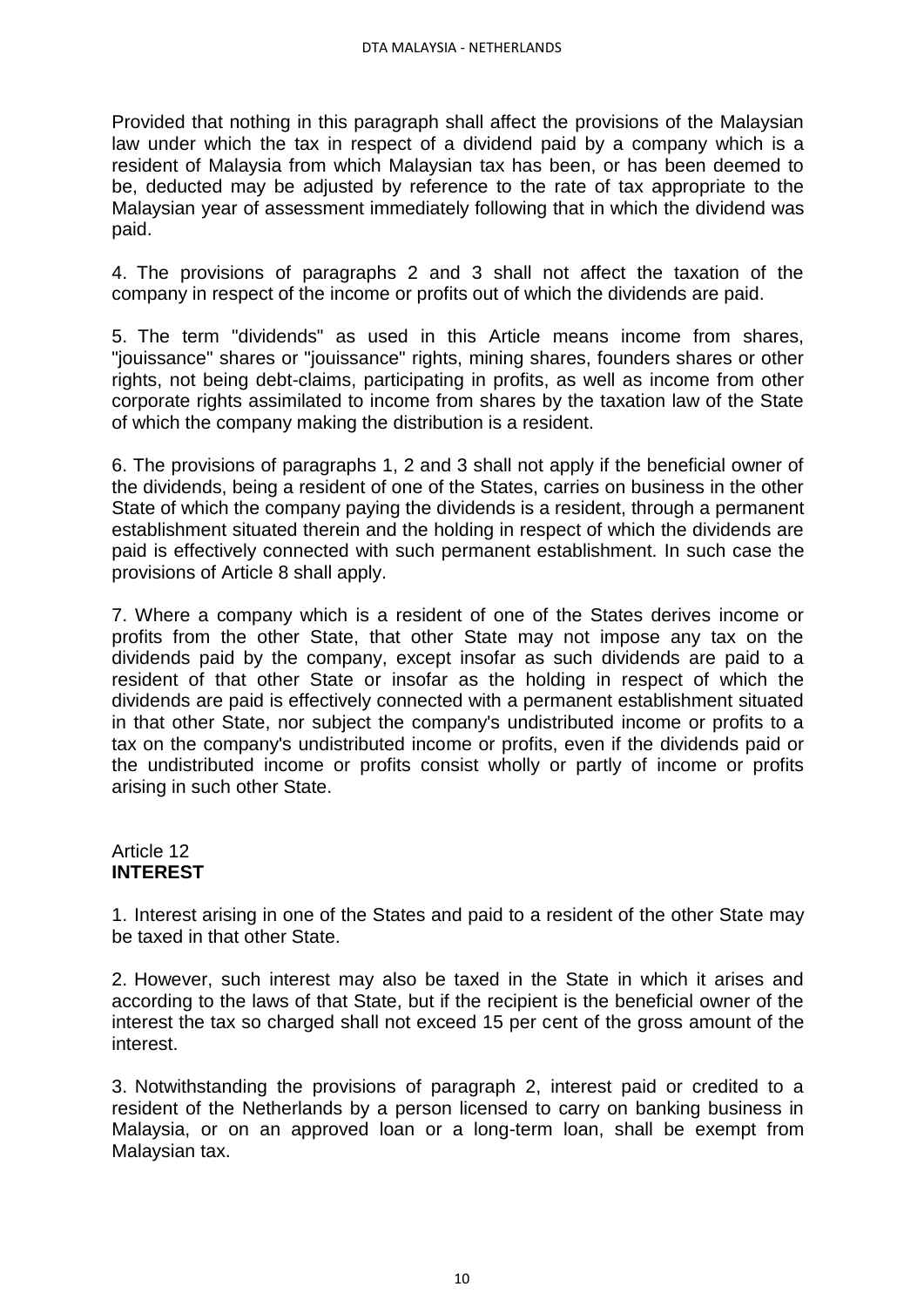4. The competent authorities of the States shall by mutual agreement settle the mode of application of paragraphs 2 and 3.

5. The term "interest" as used in this Article means income from debt claims of every kind, whether or not secured by mortgage, and whether or not carrying a right to participate in the debtor's profits, and in particular, income from government securities and income from bonds or debentures, including premiums and prizes attaching to such securities, bonds or debentures. Penalty charges for late payment shall not be regarded as interest for the purpose of this Article.

6. The provisions of paragraphs 1, 2 and 3 shall not apply if the beneficial owner of the interest, being a resident of one of the States, carries on business in the other State in which the interest arises, through a permanent establishment situated therein, and the debt-claim in respect of which the interest is paid is effectively connected with such permanent establishment. In such case, the provisions of Article 8 shall apply.

7. Interest shall be deemed to arise in one of the States when the payer is that State itself, a political subdivision, a local authority or statutory body thereof, or a resident of that State. Where, however, the person paying the interest, whether he is a resident of one of the States or not, has in one of the States a permanent establishment in connection with which the indebtedness on which the interest is paid was incurred, and such interest is borne by such permanent establishment, then such interest shall be deemed to arise in the State in which the permanent establishment is situated.

8. Where, by reason of a special relationship between the payer and the beneficial owner or between both of them and some other person, the amount of the interest, having regard to the debt-claim for which it is paid, exceeds the amount which would have been agreed upon by the payer and the beneficial owner in the absence of such relationship, the provisions of this Article shall apply only to the lastmentioned amount. In such case, the excess part of the payments shall remain taxable according to the laws of each State, due regard being had to the other provisions of this Agreement.

9. Notwithstanding the provisions of paragraph 2, the Government of one of the States shall be exempt from tax in the other State in respect of interest derived by the Government from that other State. For the purposes of this paragraph, the term "Government":

- (a) in the case of the Netherlands, means the Government of the Kingdom of the Netherlands and shall include:
	- (i) the local authorities;
	- (ii) the statutory bodies thereof;
	- (iii) the Nederlandse Bank (Central Bank);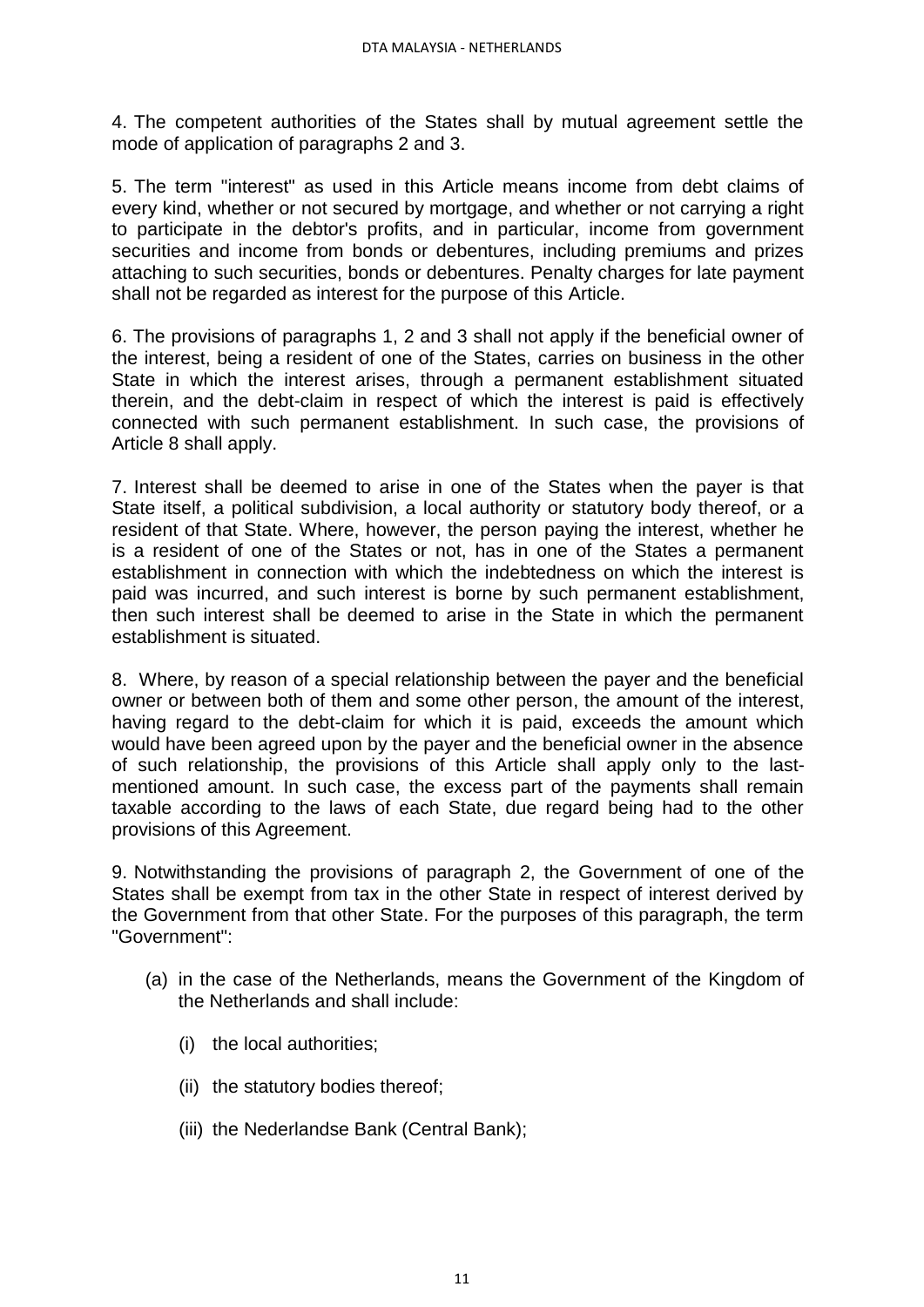- (iv) the Nederlandse Financierings Maatschappij voor Ontwikkelingslanden N.V. (Netherlands finance company for developing countries) and the Nederlandse Investeringsbank voor Ontwikkelingslanden N.V. (Netherlands investment bank for developing countries);
- (v) such institutions, the capital of which is wholly owned by the Government of the Kingdom of the Netherlands or the local authorities, as may be agreed from time to time between the competent authorities of the States;
- (b) in the case of Malaysia, means the Government of Malaysia and shall include:
	- (i) the government of the states;
	- (ii) the local authorities;
	- (iii) the statutory bodies thereof;
	- (iv) the Bank Negara Malaysia;
	- (v) such institutions, the capital of which is wholly owned by the Government of Malaysia or the governments of the states or the local authorities, as may be agreed from time to time between the competent authorities of the States.

## Article 13 **ROYALTIES**

1. Royalties arising in one of the States and paid to a resident of the other State may be taxed in that other State.

2. However, such royalties may also be taxed in the State in which they arise and according to the laws of that State, but if the recipient is the beneficial owner of the royalties the tax so charged shall not exceed:

- (a) 10 per cent of the gross amount of the royalties where the royalties are as defined in sub-paragraph (a) of paragraph 6; and
- (b) 15 per cent of the gross amount of the royalties where the royalties are as defined in sub-paragraph (b) of paragraph 6.

3. Notwithstanding the provisions of paragraph 2, approved industrial royalties as defined in paragraph 7 of this Article derived from Malaysia by a resident of the Netherlands shall be exempt from Malaysian tax.

4. The competent authorities of the States shall by mutual agreement settle the mode of application of paragraphs 2 and 3.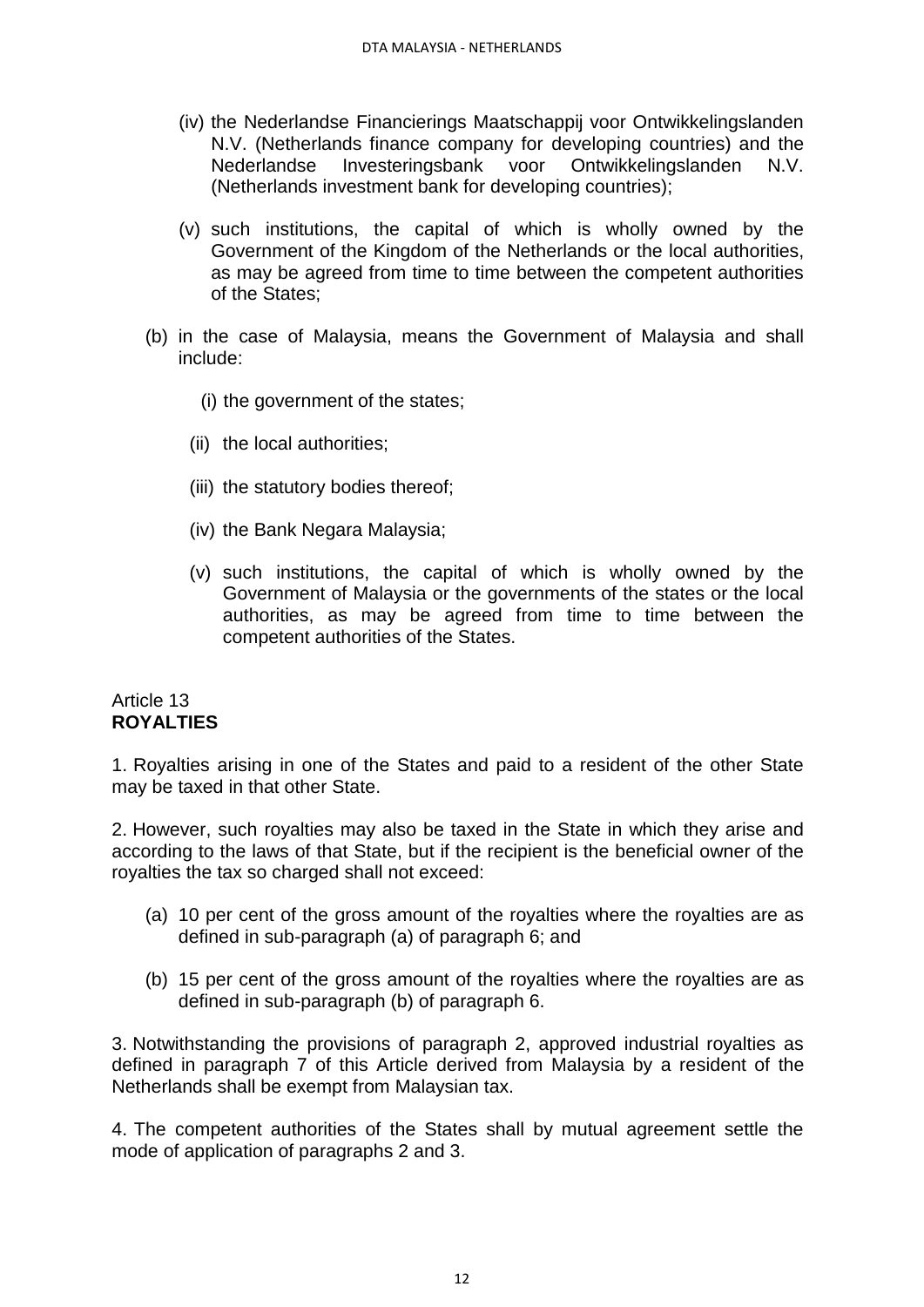5. Royalties derived by a resident of the Netherlands, being royalties that, as film rentals, are subject to the cinematograph film-hire duty in Malaysia, shall not be liable to Malaysia tax.

6. The term "royalties" as used in this Article means payments of any kind received as a consideration for:

- (a) the use of, or the right to use, any patent, trade mark, design or model, plan, secret formula or process, copyright of any scientific work, or for the use of, or the right to use, industrial, commercial, or scientific equipment, or for information concerning industrial, commercial or scientific experience;
- (b) the use of, or the right to use, cinematograph films, or tapes for radio or television broadcasting, or any copyright of literary or artistic work.

7. The term "approved industrial royalties" means royalties as defined in subparagraph (a) of paragraph 6 which are approved and certified by the competent authority of Malaysia as payable for the purpose of promoting industrial development in Malaysia and which are payable by an enterprise which is wholly or mainly engaged in activities falling within one of the following classes:

- (a) manufacturing, assembling or processing;
- (b) construction, civil engineering or shipbuilding; or
- (c) electricity, hydraulic power, gas or water supply.

8. The provisions of paragraphs 1, 2 and 3 shall not apply if the beneficial owner of the royalties, being a resident of one of the States, carries on business in the other State in which the royalties arise, through a permanent establishment situated therein and the right or property in respect of which the royalties are paid is effectively connected with such permanent establishment. In such case the provisions of Article 8 shall apply.

9. Royalties shall be deemed to arise in one of the States when the payer is that State itself, a political subdivision, a local authority or statutory body thereof, or a resident of that State. Where, however, the person paying the royalties, whether he is a resident of one of the States or not, has in one of the States a permanent establishment in connection with which the obligation to pay the royalties was incurred, and such royalties are borne by such permanent establishment, then such royalties shall be deemed to arise in the State in which the permanent establishment is situated.

10. Where, by reason of a special relationship between the payer and the beneficial owner or between both of them and some other person, the amount of the royalties, having regard to the use, right or information for which they are paid, exceeds the amount which would have been agreed upon by the payer and the beneficial owner in the absence of such relationship, the provisions of this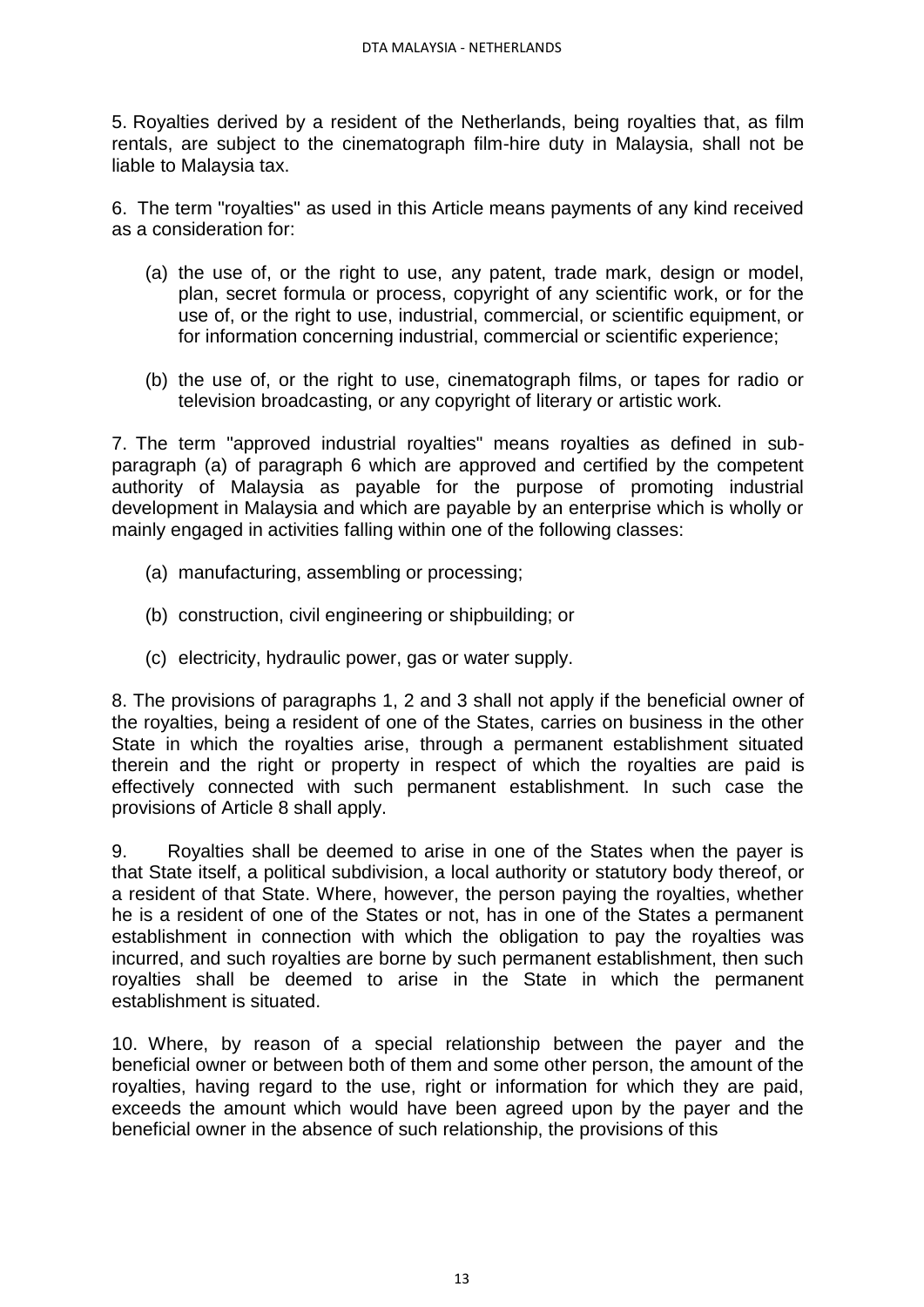Article shall apply only to the last-mentioned amount. In such case, the excess part of the payments shall remain taxable according to the laws of each State, due regard being had to the other provisions of this Agreement.

# Article 14 **CAPITAL GAIN**

1. Gains derived by a resident of one of the States from the alienation of immovable property referred to in Article 7 and situated in the other State may be taxed in that other State.

2. Gains from the alienation of movable property forming part of the business property of a permanent establishment which an enterprise of one of the States has in the other State including such gains from the alienation of such a permanent establishment (alone or with the whole enterprise) may be taxed in that other State.

3. Gains from the alienation of ships or aircraft operated in international traffic or movable property pertaining to the operation of such ships or aircraft shall be taxable only in the State in which the place of effective management of the enterprise is situated.

4. Gains from the alienation of any property other than that referred to in paragraphs 1, 2 and 3 shall be taxable only in the State of which the alienator is a resident.

5. The provisions of paragraph 4 shall not affect the right of each of the States to levy according to its own law a tax on gains from the alienation of shares or "jouissance" rights in a company, the capital of which is wholly or partly divided into shares and which is a resident of that State, derived by an individual who is a resident of the other State and has been a resident of the first-mentioned State in the course of the last five years preceding the alienation of the shares or "jouissance" rights.

#### Article 15 **PERSONAL SERVICES**

1. Subject to the provisions of Articles 16, 18, 19, 20 and 21, remuneration derived by an individual who is a resident of one of the States in respect of personal, including professional, services shall be taxable only in that State unless the services are performed in the other State. If the services are so performed, such remuneration as is derived in respect thereof may be taxed in that other State.

2. Notwithstanding the provisions of paragraph 1, remuneration derived by an individual who is a resident of one of the States in respect of personal, including professional, services performed in the other State shall be taxable only in the firstmentioned State if: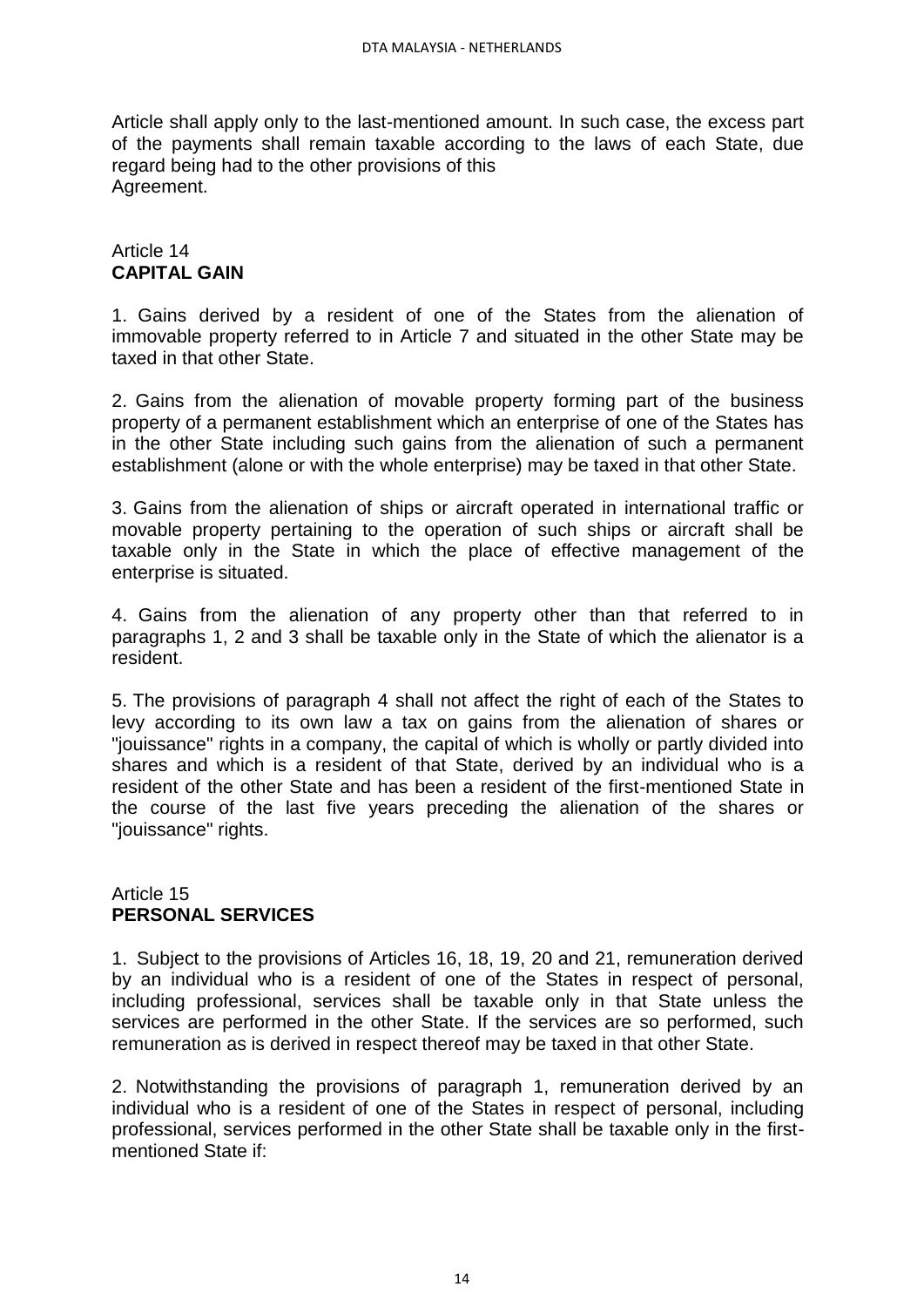- (a) the recipient is present in that other State for a period or periods not exceeding in the aggregate 183 days in the calendar year concerned, and
- (b) the remuneration is paid by, or on behalf of, a person who is not a resident of that other State, and
- (c) the remuneration is not borne by a permanent establishment which the individual or his employer, as the case may be, has in that other State.

3. The term "professional services" includes independent scientific, literary, artistic, educational or teaching activities as well as the independent activities of physicians, lawyers, engineers, architects, dentists and accountants.

4. Notwithstanding the preceding provisions of this Article, remuneration in respect of an employment exercised aboard a ship or aircraft operated in international traffic by an enterprise of one of the States may be taxed in that State.

### Article 16 **DIRECTOR FEES**

Director's fees or other remuneration derived by a resident of one of the States in his capacity as a member of the board of directors, a "bestuurder" or a "commissaris" of a company which is a resident of the other State may be taxed in that other State.

#### Article 17 **ARTISTES AND ATHLETES**

1. Notwithstanding the provisions of Article 15, income derived by a resident of one of the States as an entertainer, such as a theatre, motion picture, radio or television artiste, or a musician, or as an athlete, from his personal activities as such exercised in the other State, may be taxed in that other State.

2. Where income in respect of personal activities exercised by an entertainer or an athlete in his capacity as such accrues not to the entertainer or athlete himself but to another person, that income may, notwithstanding the provisions of Articles 8 and 15, be taxed in the State in which the activities of the entertainer or athlete are exercised.

3. The provisions of paragraphs 1 and 2 shall not apply to remuneration or profits, salaries, wages and similar income derived from activities exercised in one of the States by an entertainer or an athlete if his visit to that State is substantially supported from the public funds of the other State or a political subdivision, a local authority or statutory body thereof.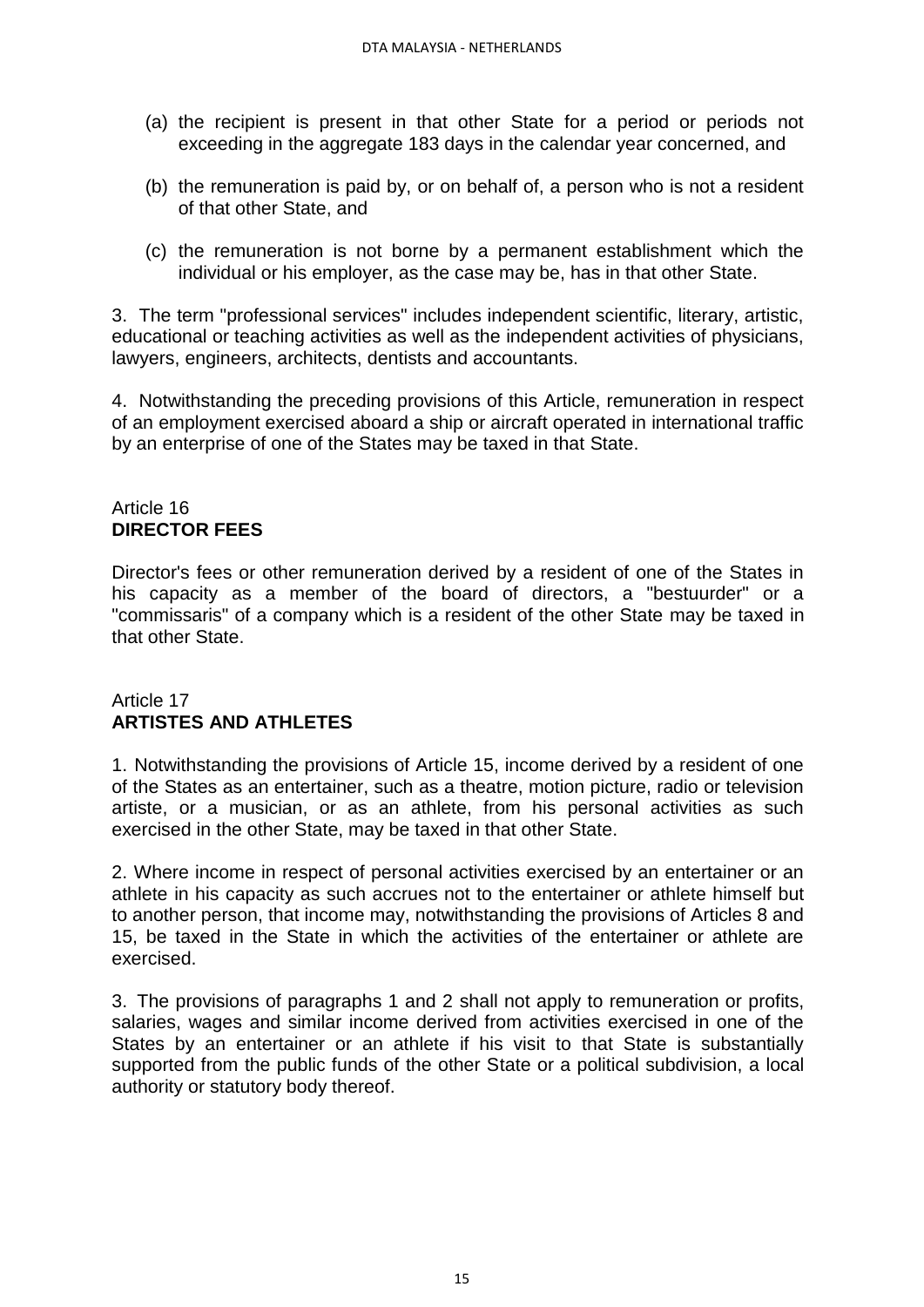#### Article 18 **PENSIONS AND ANNUITIES**

1. Subject to the provisions of paragraphs 2 and 4 of Article 19, any pension or other similar remuneration for past employment or any annuity arising in a State and paid to a resident of the other State shall be taxable only in that other State.

2. The term "annuity" means a stated sum payable periodically at stated times, during life or during a specified or ascertainable period of time, under an obligation to make the payments in return for adequate and full consideration in money or money's worth.

### Article 19 **GOVERNMENT SERVICE**

1. (a) Remuneration, other than a pension, paid by one of the States or a political subdivision, a local authority or statutory body thereof to an individual in respect of services rendered to that State, subdivision, authority or body may be taxed only in that State.

(b) However, such remuneration shall be taxable only in the other State if the services are rendered in that State and the individual is a resident of that State who:

- (i) is a national of that State; or
- (ii) did not become a resident of that State solely for the purpose of rendering the services.

2. Any pension paid by, or out of funds created by, one of the States or a political subdivision, a local authority or statutory body thereof to an individual in respect of services rendered to that State, subdivision, authority or body may be taxed in that State.

3. The provisions of Articles 15, 16 and 18 shall apply to remuneration and pensions in respect of services rendered in connection with a business carried on by one of the States or a political subdivision, a local authority or statutory body thereof.

4. The provisions of paragraphs 1 and 2 shall likewise apply in respect of remuneration or pensions paid by, in the case of Malaysia, the Bank Negara Malaysia, the Malaysian Industrial Development Authority, the Tourist Development Corporation and other government-owned institutions performing the functions of a governmental nature, as may be agreed from time to time between the competent authorities of the States.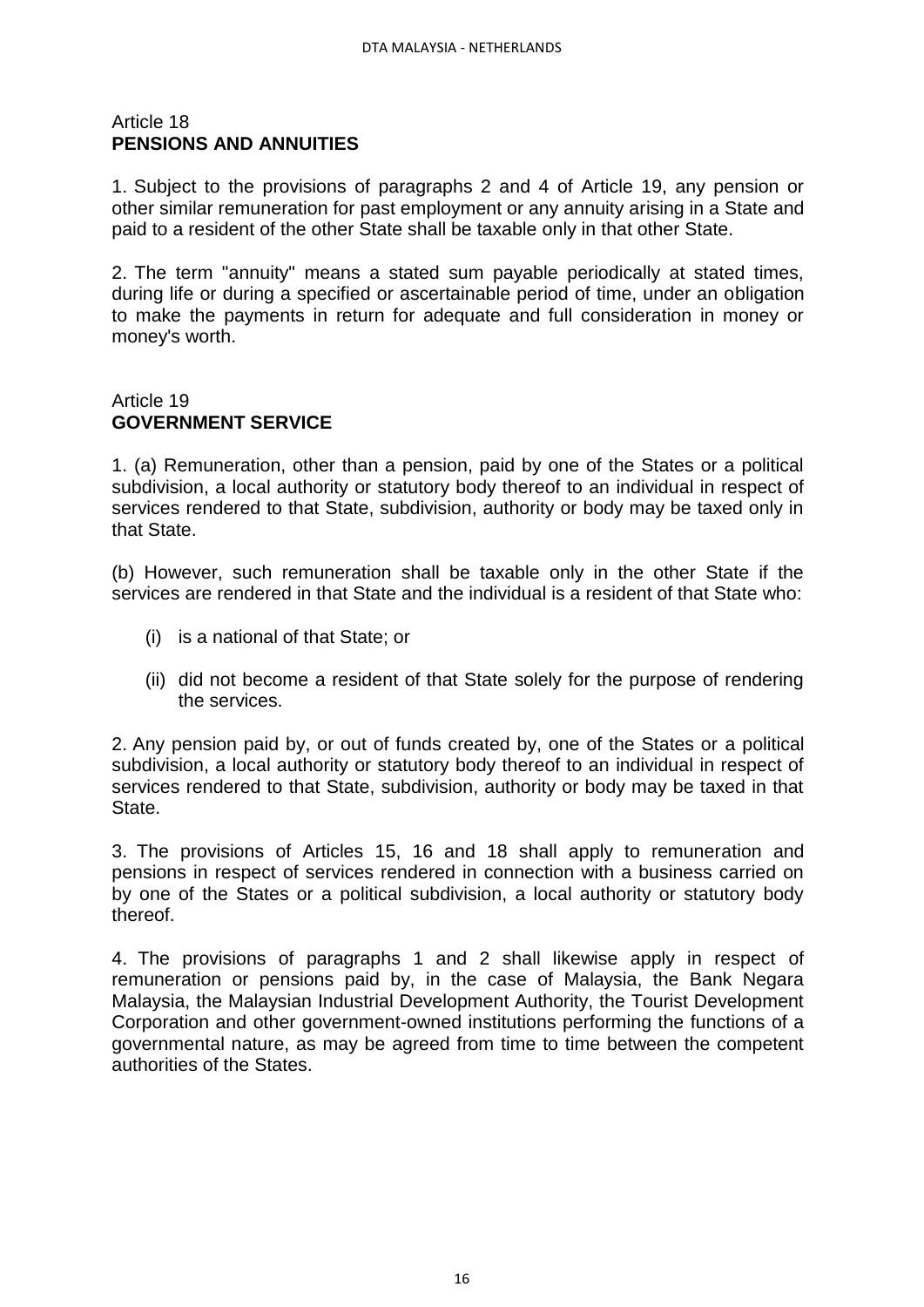### Article 20 **PROFESSORS AND TEACHERS**

An individual who, at the invitation of a university, college, school or other similar recognized educational institution in one of the States, visits that State for a period not exceeding two years solely for the purpose of teaching or conducting research or both at such educational institution and who is, or was immediately before that visit, a resident of the other State shall be exempt from tax in the first-mentioned State on any remuneration for such teaching or research in respect of which he is subject to tax in the other State.2. This Article shall not apply to income from research if such research is undertaken primarily for the private benefit of a specific person or persons.

# Article 21 **STUDENTS AND APPRENTICES**

1. An individual who is a resident of one of the States immediately before making a visit to the other State and is temporarily present in the other State solely as a student at a recognized university, college, school or other similar recognized educational institution in that other State or as a business or technical apprentice therein, for a period not exceeding 5 years from the date of his first arrival in that other State in connection with that visit, shall be exempt from tax in that other State  $on$ —

- (a) all remittances from abroad for the purposes of his maintenance, education or training; and
- (b) any remuneration not exceeding U.S. \$2,500 for personal services rendered in that other State with a view to supplementing the resources available to him for such purposes.

2. An individual who is a resident of one of the States immediately before making a visit to the other State and is temporarily present in the other State for the purposes of study, research or training solely as a recipient of a grant, allowance or award from the Government of either State or from a scientific, educational, religious or charitable organization or under a technical assistance programme entered into by the Government of either State for a period not exceeding three years from the date of his first arrival in that other State in connection with that visit shall be exempt from tax in that other State on—

- (a) the amount of such grant, allowance or award;
- (b) all remittances from abroad for the purposes of his maintenance, education or training; and
- (c) any remuneration not exceeding U.S. \$2,500 in respect of services in that other State provided the services are performed in connection with his study, research or training or are incidental thereto.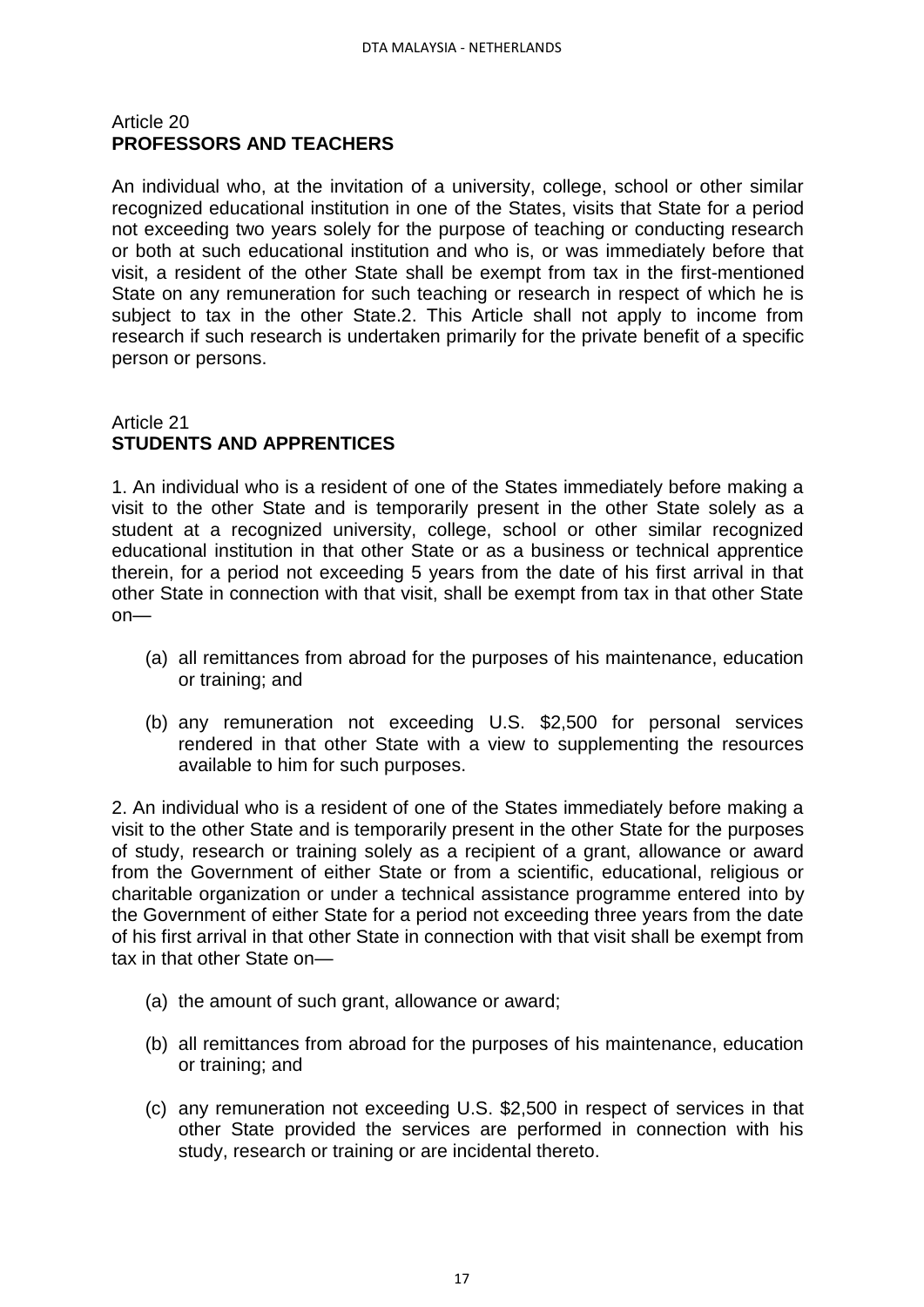3. An individual who is a resident of one of the States immediately before making a visit to the other State and is temporarily present in the other State solely as an employee of, or under contract with, the Government or an enterprise of the firstmentioned State solely for the purpose of acquiring technical, professional or business experience for a period not exceeding 12 months from the date of his first arrival in the other State in connection with that visit shall be exempt from tax in that other State on—

- (a) all remittances from abroad for the purposes of his maintenance, education or training; and
- (b) any remuneration not exceeding U.S. \$2,500 for personal services rendered in that other State provided such services are in connected with his studies or training or are incidental thereto.

4. For the purpose of this Article the term "Government" shall have the same meaning as in paragraph 9 of Article 12.

### Article 22 **OTHER INCOME**

1. Items of income of a resident of one of the States, wherever arising, not dealt with in the foregoing Articles of this Agreement shall be taxable only in that State except that if such income is derived from sources within the other State, it may also be taxed in that other State.

2. The provisions of paragraph 1 shall not apply to income, other than income from immovable property as defined in paragraph 2 of Article 7, if the recipient of such income, being a resident of one of the States, carries on business in the other State through a permanent establishment situated therein, and the right or property in respect of which the income is paid is effectively connected with such permanent establishment. In such case the provisions of Article 8 shall apply.

CHAPTER IV ELIMINATION OF DOUBLE TAXATION

#### Article 23 **ELIMINATION OF DOUBLE TAXATION**

1. The Netherlands, when imposing tax on its residents, may include in the basis upon which such taxes are imposed the items of income which, according to the provisions of this Agreement, may be taxed in Malaysia.

2. However, where a resident of the Netherlands derives items of income which according to Article 7, Article 8, paragraph 6 of Article 11, paragraph 6 of Article 12, paragraph 8 of Article 13, paragraphs 1 and 2 of Article 14, paragraph 1 of Article 15, Article 16, Article 19 and paragraph 2 of Article 22 of this Agreement may be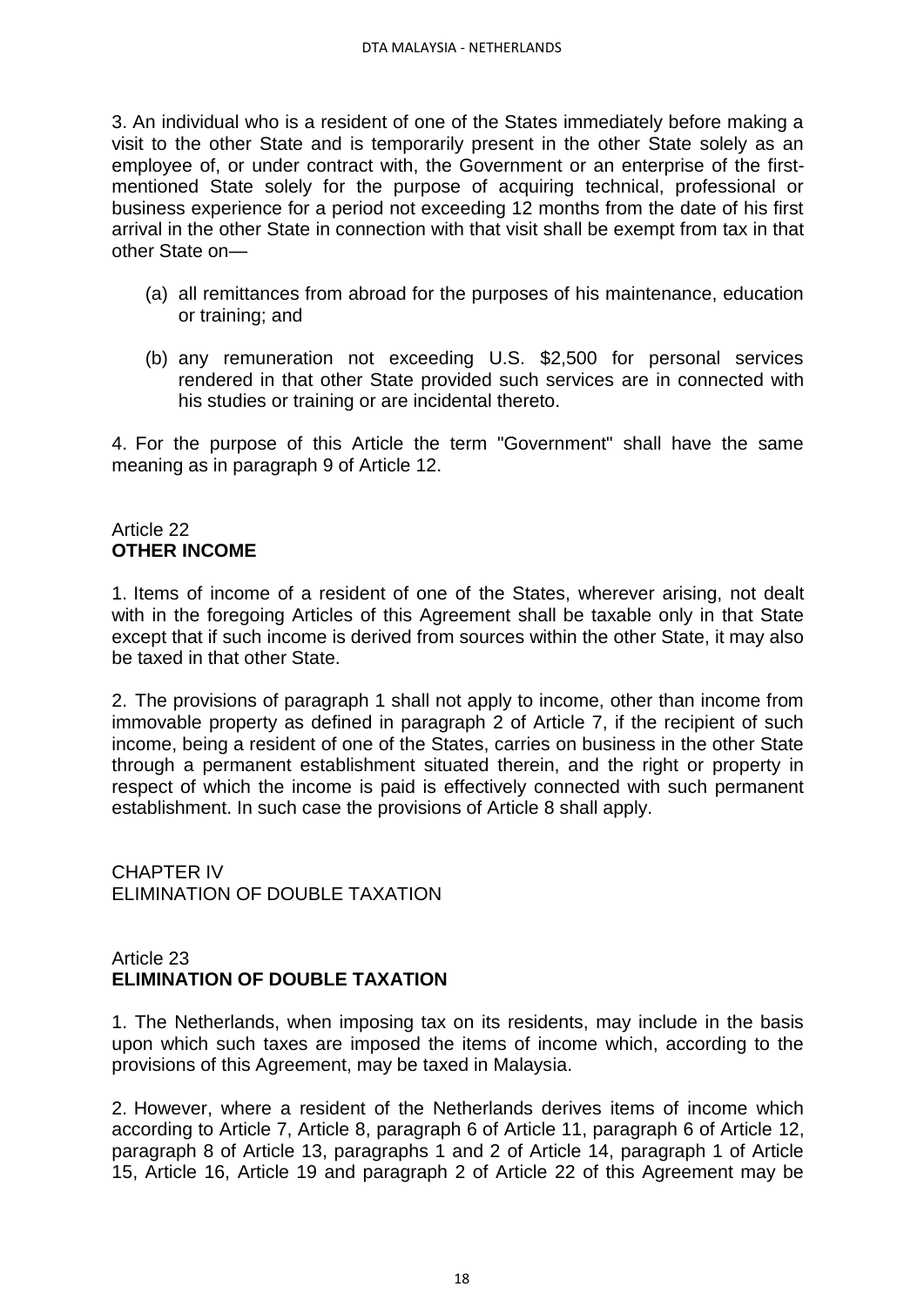taxed in Malaysia and are included in the basis referred to in paragraph 1, the Netherlands shall exempt such items of income. For that purpose the said items of income shall be deemed to be included in the total amount of the items of income which are exempt from Netherlands tax under the provisions of Netherlands laws for the avoidance of double taxation.

3. Further, the Netherlands shall allow a deduction from the Netherlands tax so computed for dividends paid out of income mentioned in subparagraph (a) of paragraph 4 which are not exempted from Netherlands tax and for the items of income which according to paragraph 2 of Article 12, paragraph 2 of Article 13, paragraph 4 of Article 15 and Article 17 of this Agreement may be taxed in Malaysia as well as for interest to which paragraph 3 of Article 12 and royalties to which paragraph 3 of Article 13 applies to the extent that these items are included in the basis referred to in paragraph 1. The amount of this deduction shall be equal to the Malaysian tax on these dividends or the other aforesaid items of income, but shall not exceed the amount of the reduction which would be allowed if the items of income so included were the sole items of income which are exempt from Netherlands tax under the provisions of Netherlands laws for the avoidance of double taxation.

4. For the purpose of paragraph 3, the term "Malaysian tax" on the dividends or the other items of income mentioned in that paragraph shall be deemed to include Malaysian tax which would, under the laws of Malaysia and in accordance with this Agreement, have been payable on:

- (a) any income out of which the dividends are paid, had that income not been exempted from Malaysian tax in accordance with:
	- (i) sections 54A, 54B, 60A and 60B and Schedule 7A of the Income Tax Act, 1967, of Malaysia; or
	- (ii) sections 21, 22, 26, 30KA and 30Q of the Investment Incentives Act,

1968, of Malaysia; so far as they were in force on the date of signature of this Agreement; and

- (iii) any other provisions which may subsequently be introduced in Malaysia in modification of, or in addition to, the investment incentives laws so far as they are agreed by the competent authorities of the States to be of a substantially similar character; but to no more than 25 per cent of the dividend paid out of that income;
- (b) interest to which paragraph 3 of Article 12 applies had that interest not been exempted from Malaysian tax in accordance with that paragraph but to no more than 15 per cent of the interest;
- (c) approved industrial royalties to which paragraph 3 of Article 13 applies had those royalties not been exempted from Malaysian tax in accordance with that paragraph but to no more than 10 per cent of the royalties.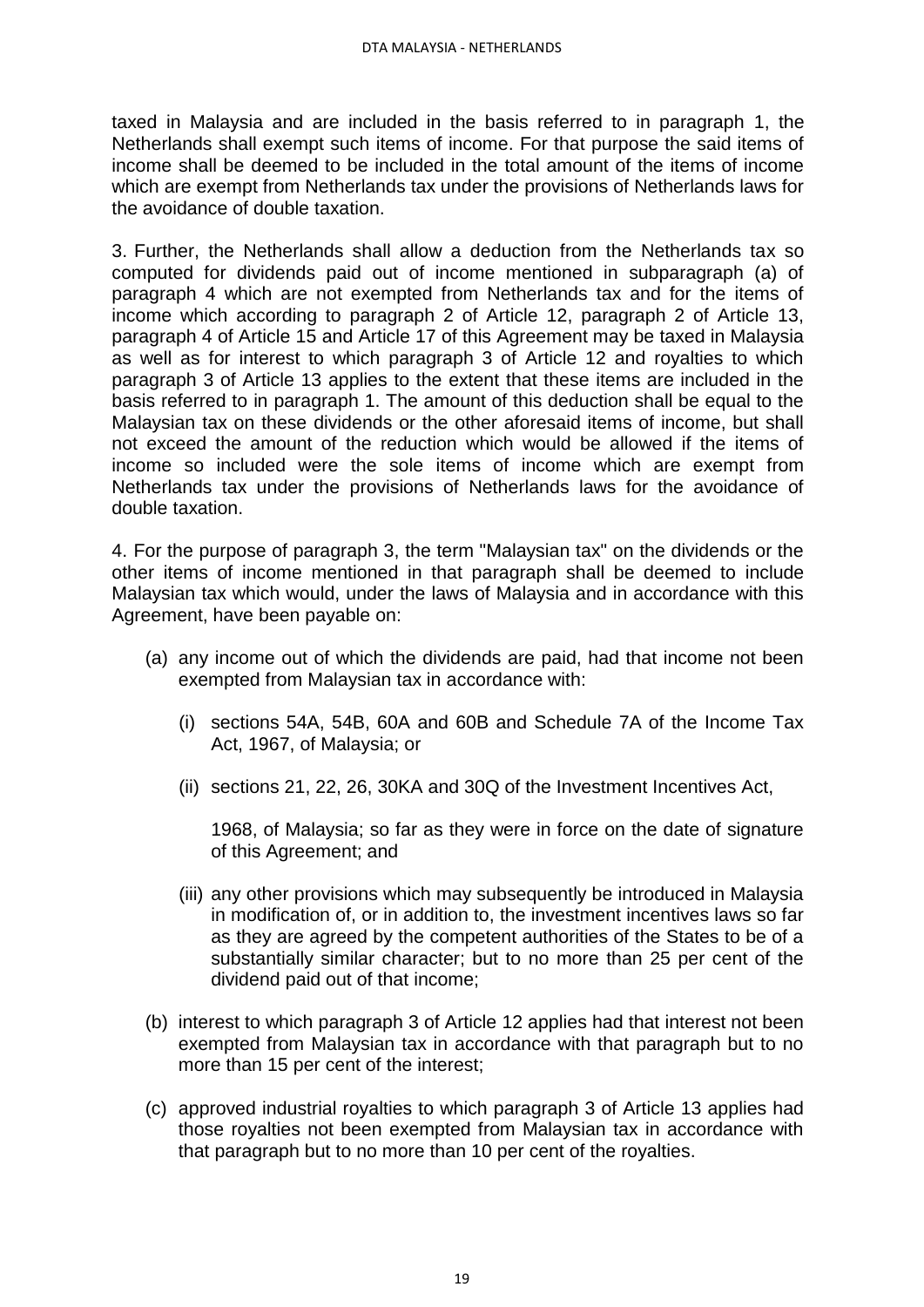5. In the case of Malaysia, subject to the provisions of the laws of Malaysia regarding the allowance as a credit against Malaysian tax of tax payable in any country other than Malaysia (which shall not affect the general principle thereof), the Netherlands tax payable under the laws of the Netherlands and in accordance with the provisions of this Agreement, whether directly or by deduction (excluding, in the case of a dividend, tax payable in respect of the profits out of which the dividend is paid), by a resident of Malaysia in respect of income from sources within the Netherlands which has been subjected to tax both in the Netherlands and Malaysia shall be allowed as a credit against Malaysian tax payable in respect of such income, but in an amount not exceeding that portion of Malaysian tax which such income bears to the entire income chargeable to Malaysian tax.

6. Notwithstanding the provisions of paragraph 5 and subject to the provisions of the laws of Malaysia regarding the allowance as a credit against Malaysian tax of tax payable in the Netherlands (which shall not affect the general principle hereof), in the case of a dividend paid by a company which is a resident of the Netherlands to a company which is a resident of Malaysia and which owns directly or indirectly at least 25 per cent of the share capital in the first-mentioned company the credit shall be taken into account (in addition to any Netherlands tax on dividends) the Netherlands company tax payable in respect of its profits by the company paying the dividends.

CHAPTER V SPECIAL PROVISIONS

#### Article 24 **NON-DISCRIMINATION**

1. Nationals of one of the States shall not be subjected in the other State to any taxation or any requirement connected therewith which is other or more burdensome than the taxation and connected requirement to which nationals of that other State in the same circumstances are or may be subjected.

2. The taxation on a permanent establishment which an enterprise of one of the States has in the other State shall not be less favourably levied in that other State than the taxation levied on enterprises of that other State carrying on the same activities.

3. Except where the provisions of Article 10, paragraph 8 of Article 12, or paragraph 10 of Article 13, apply, interest, royalties and other disbursements paid by an enterprise of one of the States to a resident of the other State shall, for the purpose of determining the taxable profits of such enterprise, be deductible under the same conditions as if they had been paid to a resident of the first-mentioned State. Provided that in such cases the conditions of the domestic law of the firstmentioned State are fulfilled.

4. Enterprises of one of the States, the capital of which is wholly or partly owned or controlled, directly or indirectly, by one or more residents of the other State, shall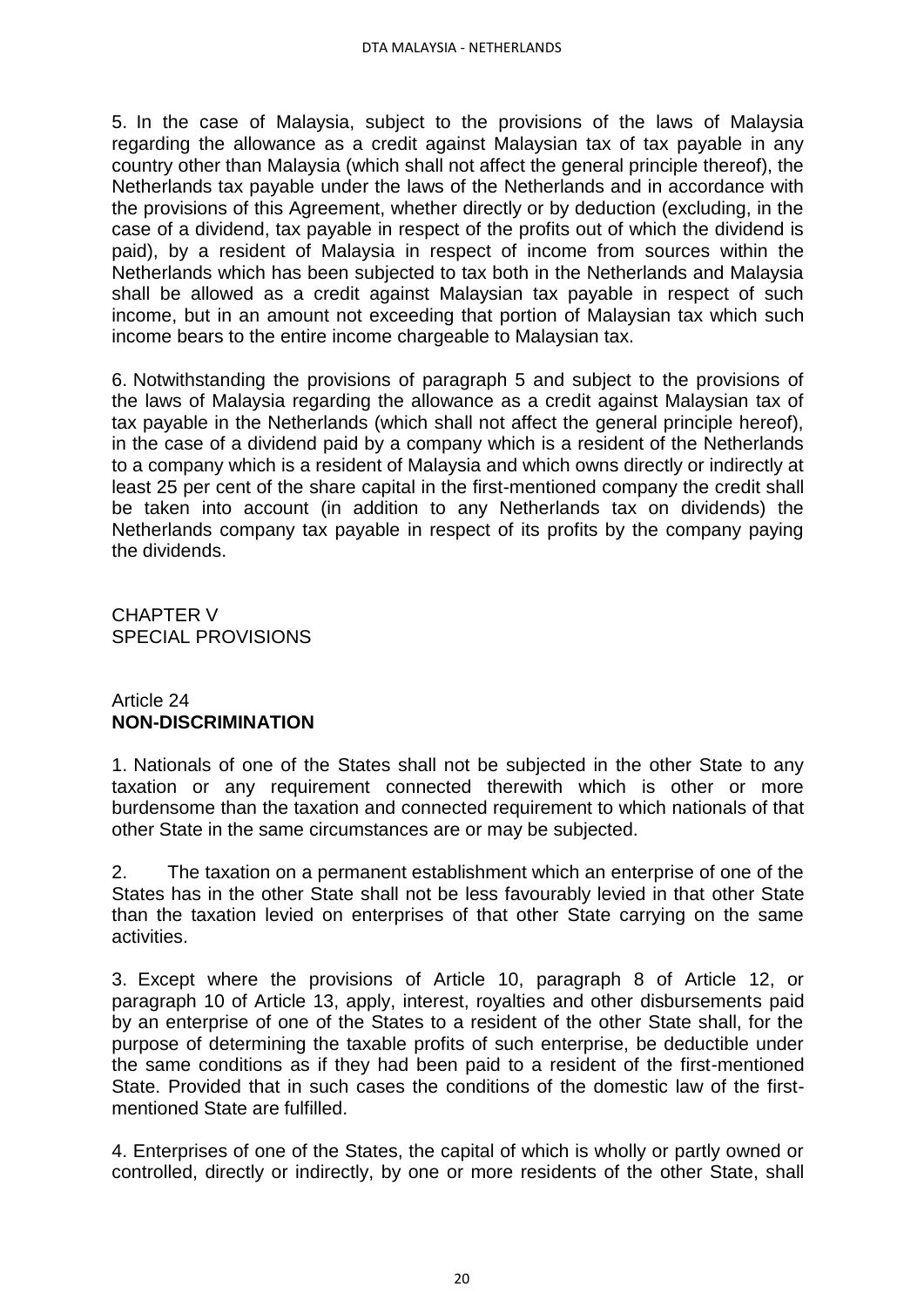not be subjected in the first-mentioned State to any taxation or any requirement connected therewith which is other or more burdensome than the taxation and connected requirements to which other similar enterprises of the first-mentioned State are or may be subjected in the same circumstances and under the same conditions.

5. Nothing in this Article shall be construed as obliging:

- (a) a State to grant to individuals who are resident of the other State any personal allowances, reliefs and reductions for tax purposes on account of civil status or family responsibilities which it grants to its own residents;
- (b) Malaysia to grant to nationals of the Netherlands not resident in Malaysia those personal allowances, reliefs and reductions for tax purposes which are by law available on the date of signature of this Agreement only to nationals of Malaysia who are not resident in Malaysia.
- 6. In this Article, the term "taxation" means taxes which are the subject of this Agreement.

# Article 25 **MUTUAL AGREEMENT PROCEDURE**

1. Where a person considers that the actions of one or both of the States result or will result for him in taxation not in accordance with the provisions of this Agreement, he may, irrespective of the remedies provided by the domestic law of those States, present his case to the competent authority of the State of which he is a resident or, if his case comes under paragraph 1 of Article 24, to that of the State of which he is a national. The case must be presented within two years from the first notification of the action resulting in taxation not in accordance with the provisions of the Agreement.

2. The competent authority shall endeavour, if the objection appears to it to be justified and if it is not itself able to arrive at a satisfactory solution, to resolve the case by mutual agreement with the competent authority of the other State, with a view to the avoidance of taxation which is not in accordance with the Agreement.

3. The competent authorities of the States shall endeavour to resolve by mutual agreement any difficulties or doubts arising as to the interpretation or application of the Agreement. They may also consult together for the elimination of double taxation in cases not provided for in the Agreement.

4. The competent authorities of the States may communicate with each other directly for the purpose of reaching an agreement in the sense of the preceding paragraphs.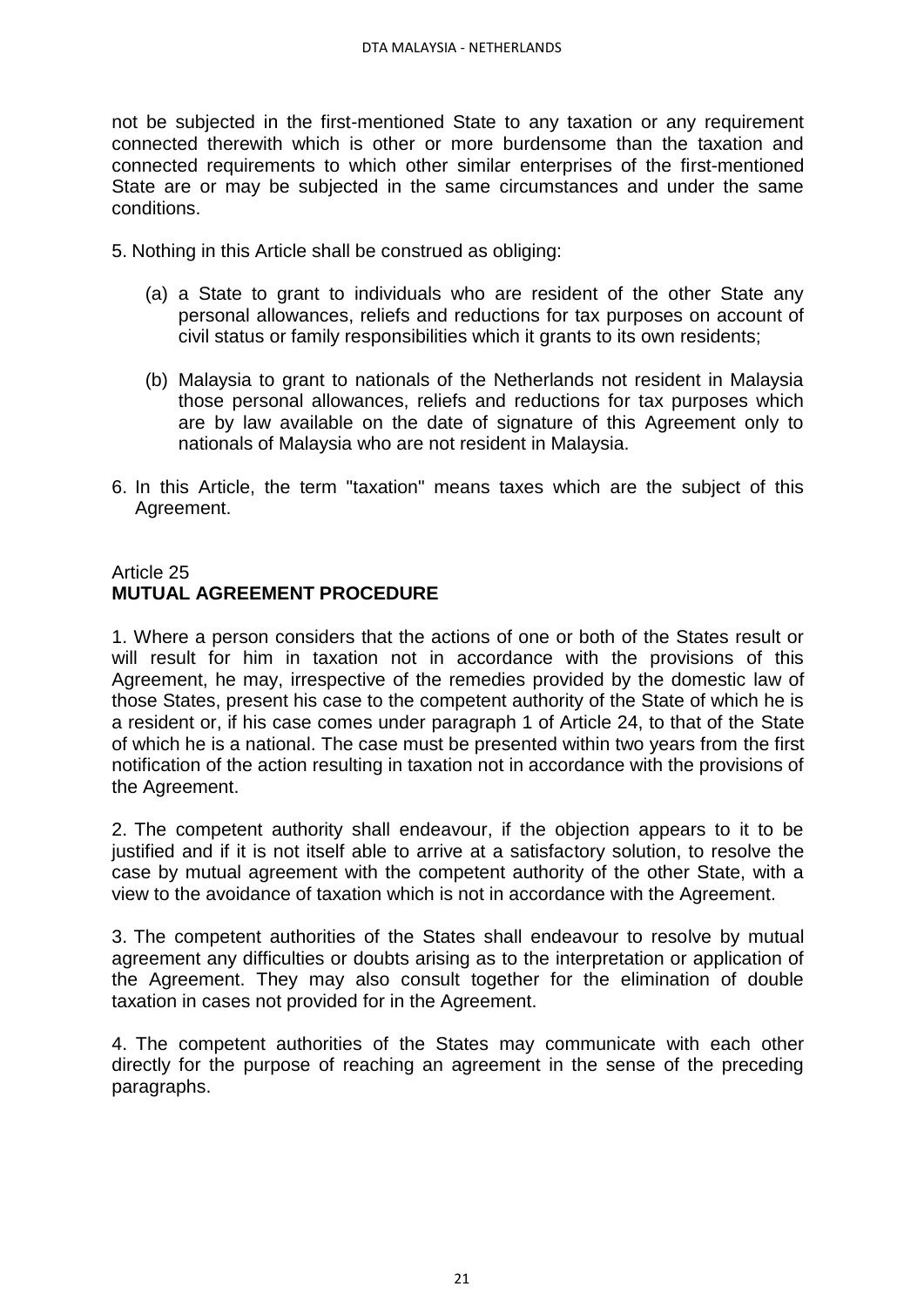#### Article 26 **EXCHANGE OF INFORMATION**

1. The competent authorities of the States shall exchange such information as is necessary for carrying out the provisions of this Agreement or for the prevention of fraud or for the administration of statutory provisions against legal avoidance in relation to the taxes to which this Agreement applies. Any information so exchanged shall be treated as secret and shall be disclosed only to persons or authorities (including courts and administrative bodies) concerned with the assessment, collection, enforcement or prosecution in respect of, or the determination of appeals in relation to, those taxes to which this Agreement applies.

2. In no case shall the provisions of paragraph 1 be construed so as to impose on one of the States the obligation:

- (a) to carry out administrative measures at variance with the laws and administrative practice of that or of the other State;
- (b) to supply information which is not obtainable under the laws or in the normal course of the administration of that or of the other State;
- (c) to supply information which would disclose any trade, business, industrial, commercial or professional secret or trade process, or information, the disclosure of which would be contrary to public policy (ordre public).

## Article 27 **DIPLOMATIC AND CONSULAR OFFICIALS**

1. Nothing in this Agreement shall affect the fiscal privileges of diplomatic or consular officials under the general rules of international law or under the provisions of special agreements.

2. For the purposes of this Agreement an individual, who is a member of a diplomatic or consular mission of one of the States in the other State or in a third State and who is a national of the sending State, shall be deemed to be a resident of the sending State if he is subjected therein to the same obligations in respect of taxes on income as are residents of that State.

3. The Agreement shall not apply to international organizations, to organs or officials thereof and to individuals who are members of a diplomatic or consular mission of a third State, being present in one of the States and who are not subjected in either State to the same obligations in respect of taxes on income as are residents of that State.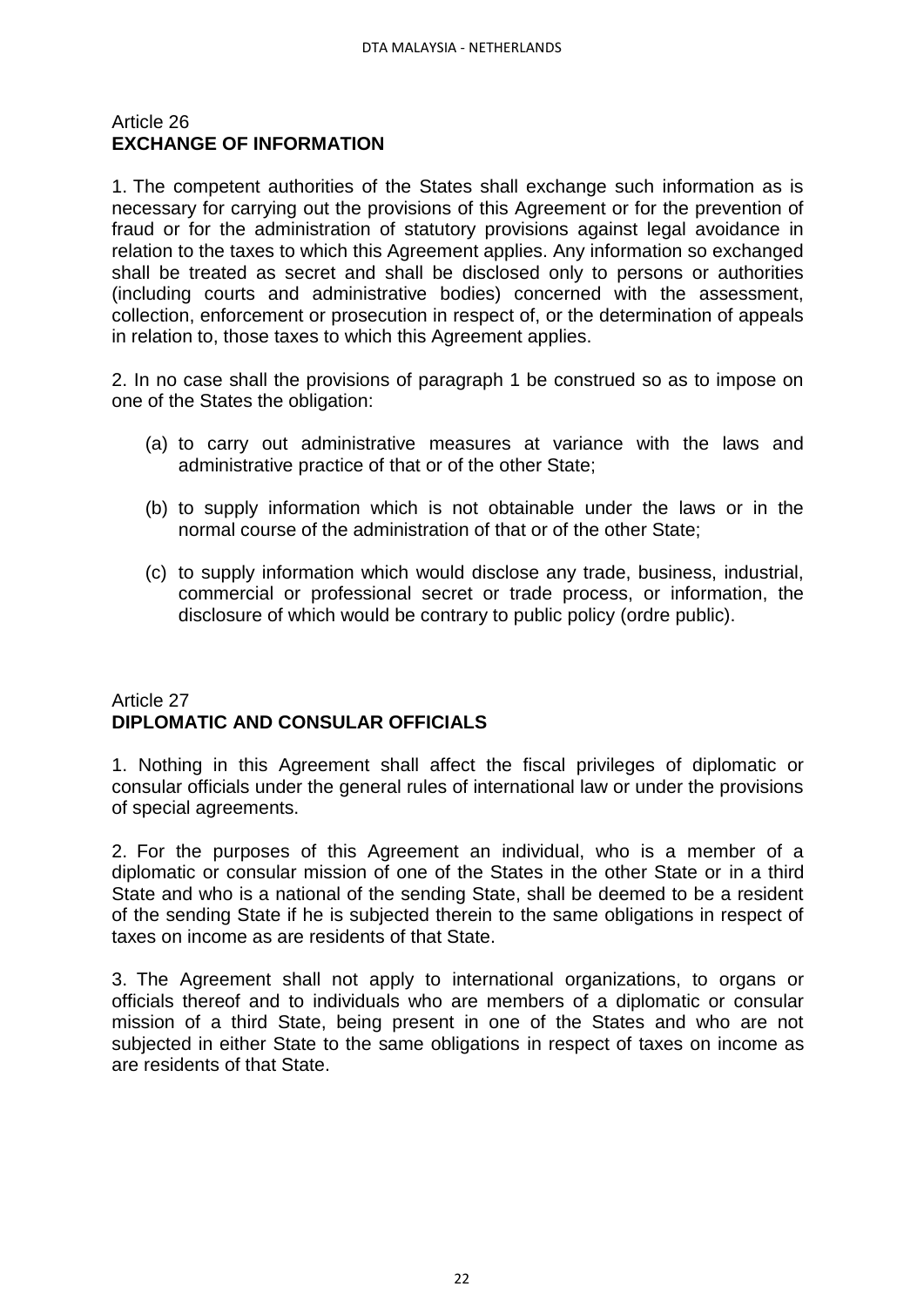CHAPTER VI FINAL PROVISION

## Article 28 **ENTRY INTO FORCE**

This Agreement shall come into force on the thirtieth day after the date on which the Government of the Kingdom of Netherlands and the Government of Malaysia exchange notes through the diplomatic channel notifying each other that the last of such things has been done as is necessary to give this Agreement the force of law in Malaysia and in the Netherlands, as the case may be, and thereupon this Agreement shall have effect:

(a) in the case of the Netherlands:

for taxable years and periods beginning on or after 1 January 1985;

(b) in the case of Malaysia:

for the year of assessment beginning on 1 January 1986, and subsequent years of assessment.

## Article 29 **TERMINATION**

This Agreement shall remain in force indefinitely but either State may, on or before June 30 in any calendar year after the year 1988, give to the other State, through diplomatic channels, written notice of termination. In such event the Agreement shall cease to have effect:

- (a) in the case of the Netherlands for taxable years and periods beginning after the end of the calendar year in which the notice of termination has been given;
- (b) in the case of Malaysia for years of assessment beginning on or after the first day of January in the second calendar year following that in which such notice has been given.

IN WITNESS whereof the undersigned, duly authorized thereto by their respective Governments, have signed this Agreement.

Done at THE HAGUE this 7th day of March 1988 in duplicate, in Bahasa Malaysia, the Netherlands and the English languages, the three texts being equally authentic. In case of any divergence of interpretation the English text shall prevail.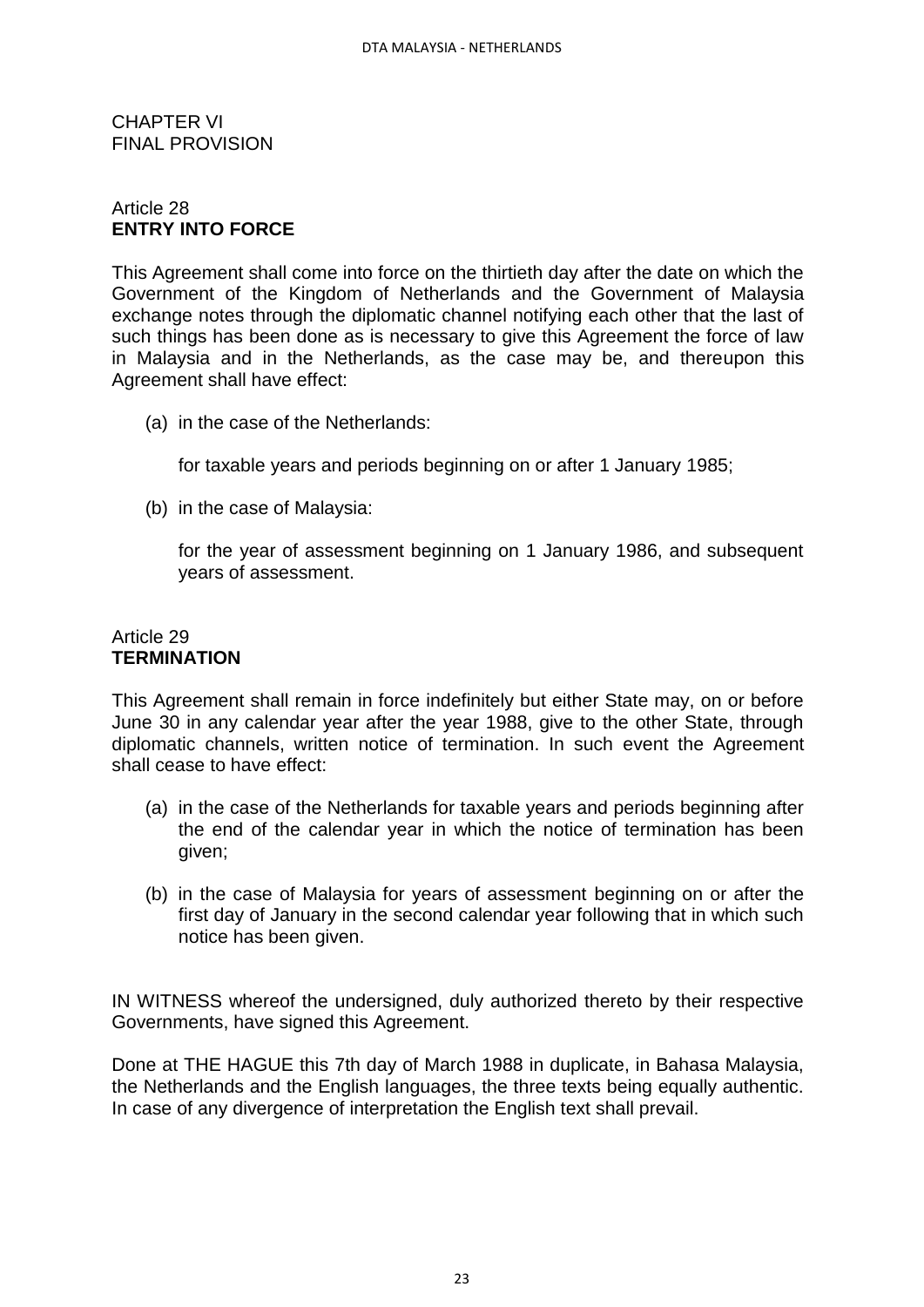### **PROTOCOL**

At the moment of signing the Agreement for the avoidance of double taxation and the prevention of fiscal evasion with respect to taxes on income, this day concluded between Government of Malaysia and the Government of the Kingdom of the Netherlands, the undersigned have agreed that the following provisions shall form an integral part of the Agreement.

#### **I. Ad Article 11**

Where, for the purposes of Article VII of the Agreement between the Government of Malaysia and the Government of the Republic of Singapore of the Avoidance of Double Taxation and the Prevention of Fiscal Evasion with respect to Taxes on Income signed in Singapore on 26th December, 1968;

- (a) a dividend was paid by a company;
	- (i) which was resident in both Malaysia and Singapore and the meeting at which the dividend was declared was held in Singapore; or
	- (ii) which was resident in Singapore and at the time of payment of that dividend the company declared itself to be a resident of Malaysia; the dividend shall be deemed to have been paid by a company resident in Malaysia;
- (b) a dividend was paid by a company;
	- (i) which was resident in both Malaysia and Singapore and the meeting at which the dividend was declared was held in Singapore; or
	- (ii) which was resident in Malaysia and at the time of payment of that dividend the company declared itself to be a resident of Singapore; the dividend shall be deemed to have been paid by a company not resident of Malaysia.

### **II. Ad Article 12**

The term "approved loan" means any loan or other indebtedness approved by the competent authority of Malaysia as being made or incurred for the purpose of financing development projects or for the purchase of capital equipment for development projects in Malaysia. The term "long-term loan" means any loan made or funds deposited as defined in Section 2 of the Income Tax Act, 1967, of Malaysia.

### **III. Ad Articles 11, 12 and 13**

Where tax has been levied in excess of the amount of tax chargeable under the provisions of Articles 11, 12 or 13, applications for the restitution of the excess amount to tax have to be lodged with the competent authority of the State having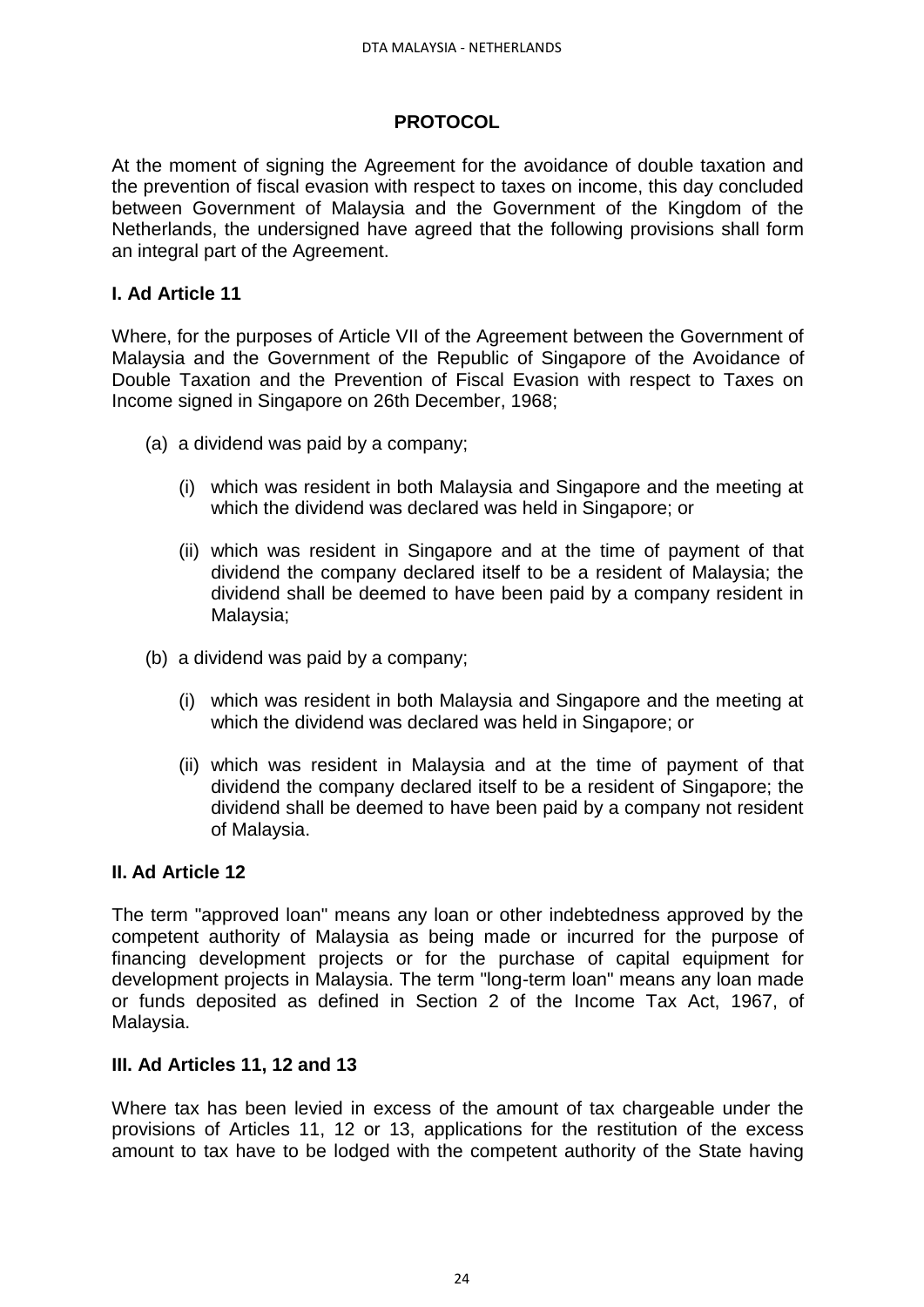levied the tax, within a period of three years after the expiration of the calendar year in which the tax has been levied.

## **IV. Ad Article 16**

It is understood that "bestuurder" or "commissaris" of a Netherlands company means persons who are nominated as such by the general meeting of shareholders or by any other competent body of such company and are charged with the general management of the company and the supervision thereof, respectively.

## **V. Ad Articles 19 and 23**

It is understood that the provisions of paragraph 1 of Article 19 do not prevent the Netherlands from applying the provisions of paragraphs 1 and 2 of Article 23 of the Agreement.

IN WITNESS whereof the undersigned, duly authorised thereto by their respective Governments, have signed this Protocol.

Done at THE HAGUE this seventh day of March 1988 in duplicate, in the Bahasa Malaysia, the Netherlands and the English languages, the three texts being equally authentic. In case of any divergence of interpretation the English text shall prevail.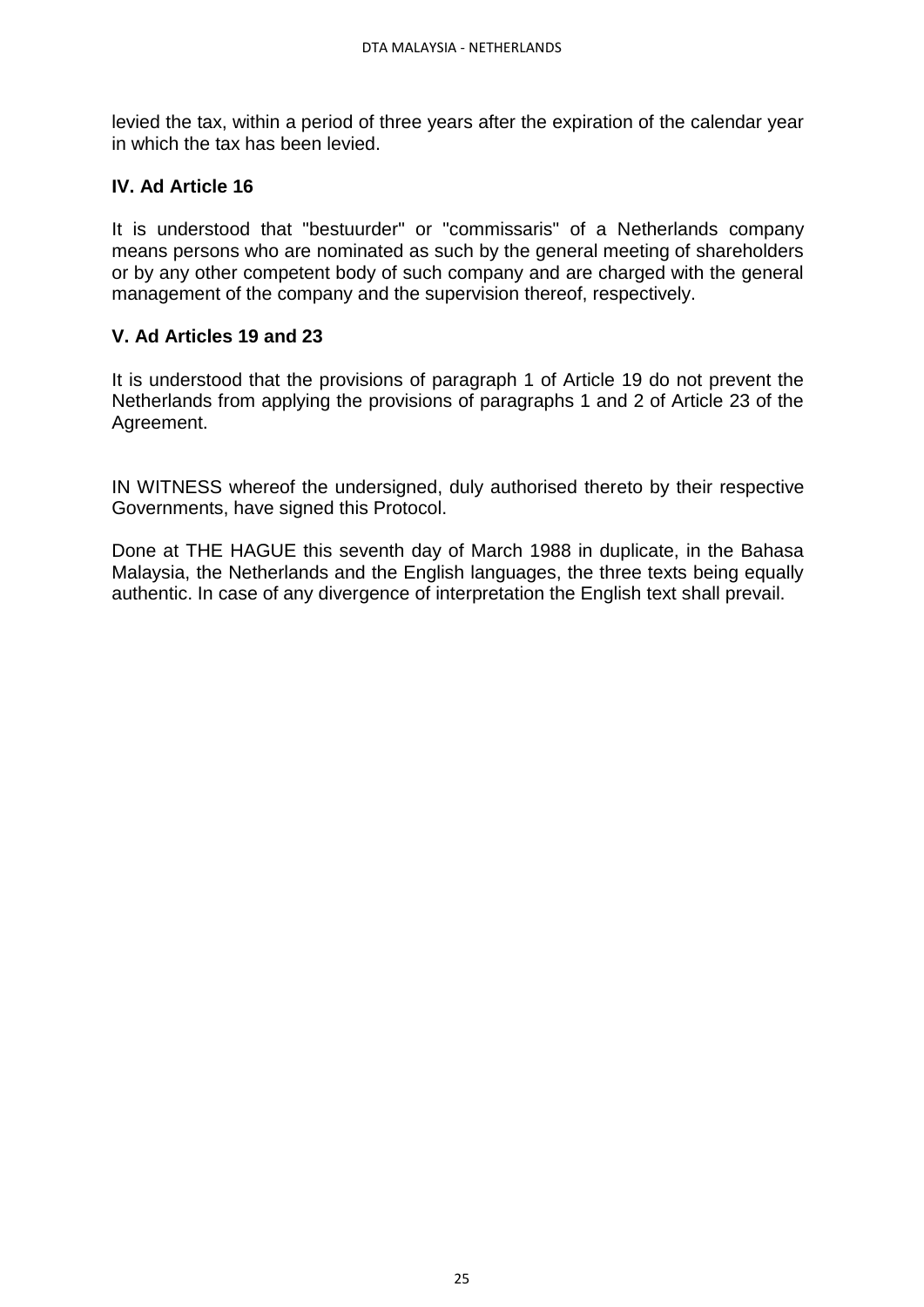<span id="page-25-0"></span>P. U. (A) 274/1998 Protocol - December 4, 1996 Signed: December 4, 1996 Effective Date: January 1, 2000

### **PROTOCOL AMENDING THE AGREEMENT BETWEEN THE GOVERNMENT OF MALAYSIA AND GOVERNMENT OF THE KINGDOM OF THE NETHERLANDS AND THE FOR THE AVOIDANCE OF DOUBLE TAXATION AND THE PREVENTION OF FISCAL EVASION WITH RESPECT TO TAXES ON INCOME, WITH PROTOCOL, SIGNED AT THE HAGUE ON 7 MARCH 1988**

## THE GOVERNMENT OF MALAYSIA

AND

# THE GOVERNMENT OF THE KINGDOM OF THE NETHERLANDS

Desiring to conclude a Protocol to amend the Agreement between the Government of Malaysia and the Government of the Kingdom of the Netherlands and for the avoidance of double taxation and the prevention of fiscal evasion with respect to taxes on income, with Protocol, signed at The Hague on 7 March 1988 (hereinafter referred to as "the Agreement"), have agreed as follows:

### **Article I**

Article 6 of the Agreement is amended by:

- 1. numbering the existing paragraph as paragraph "1";
- 2. inserting the following paragraph:

"2. The provisions of Chapter III of this Agreement shall not apply to persons entitled to any special tax benefit under:

- (a) a law either one of the States which has been identified in an Exchange of Notes between the States; or
- (b) any substantially similar law subsequently enacted."

### **Article II**

Paragraph 2 of Article 12 of the Agreement is amended by substituting for the words "15 per cent" the words "10 per cent".

### **Article III**

Paragraph 2 of the Article 13 of the Agreement is deleted and substituted by the following new paragraph: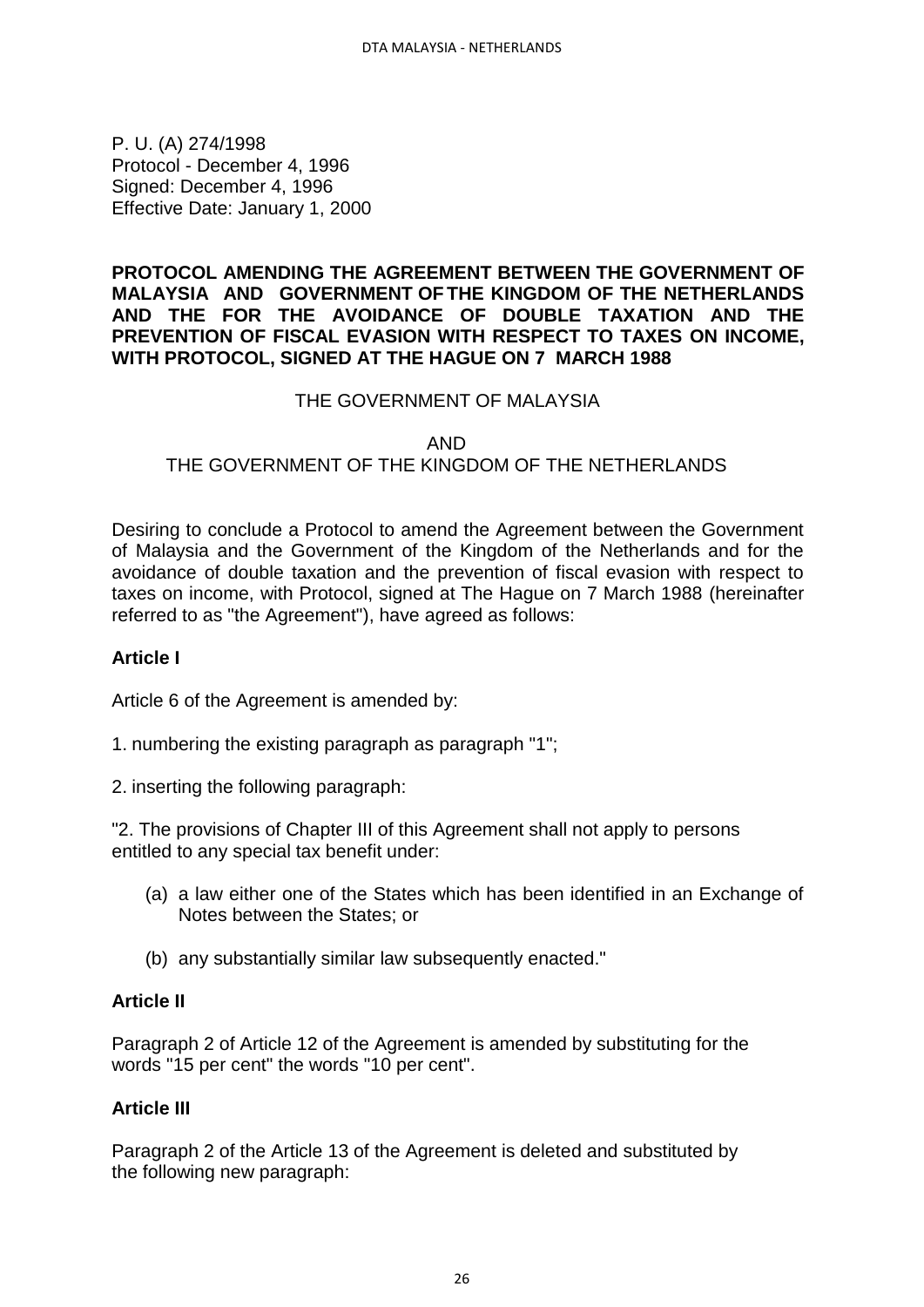. "2. However, such royalties may also be taxed in the State in which they arise and according to the laws of that State, but if the recipient is the beneficial owner of such royalties the tax so charged shall not exceed 8 per cent of the gross amount of the royalties."

## **Article IV**

The following new Article shall be inserted immediately after Article 13 of the Agreement:

## **Article 13A**

TECHNICAL FEES

1. Technical fees arising in one of the States and paid to a resident of the other State may be taxed in that other State.

2. However, such technical fees may also be taxed in the State in which they arise and according to the laws of that State, but if the recipient is the beneficial owner of the technical fees, the tax so charged shall not exceed:

- (a) 10 per cent of the gross amount of the technical fees for payments made on or after 1 January 1990 but before 1 January 1996; and
- (b) 8 per cent of the gross amount of the technical fees for payments made on or after 1 January 1996.

3. The competent authorities of the States shall by mutual agreement settle the mode of application of paragraph 2.

4. The term "technical fees" as used in this Article means payments of any kind to any person, other than to an employee of the person making the payments, in consideration for any services of a technical, managerial or consultancy nature.

5. The provisions of paragraph 1 and 2 of this Article shall not apply if the beneficial owner of the technical fees, being a resident of one of the States, carries on business in the other State in which the technical fees arise, through a permanent establishment situated therein, or performs in that other State professional services, and the technical fees are effectively connected with such permanent establishment or such professional services. In such case, the provisions of Article 8 or Article 15, as the case may be, shall apply.

6. Technical fees shall be deemed to arise in one of the States when the payer is that State itself, a political subdivision, a local authority or a statutory body thereof, or a resident of that State. Where, however, the person paying the technical fees, whether he is a resident of one of the States or not, has in one of the States a permanent establishment in connection with which the obligation to pay the technical fees was incurred, and such technical fees are borne by such permanent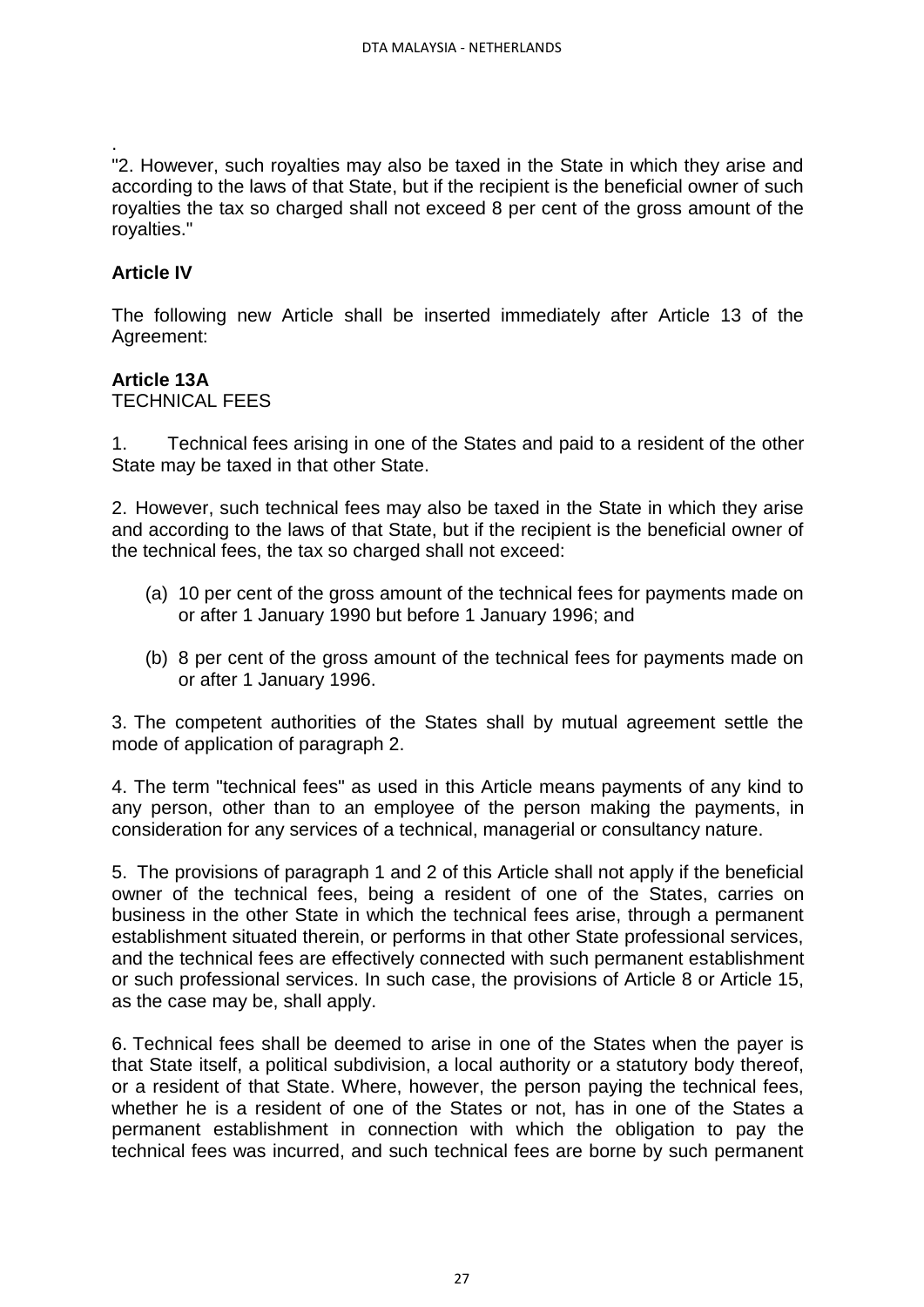establishment, then such technical fees shall be deemed to arise in the State in which the permanent establishment is situated.

7. Where by reason of a special relationship between the payer and the beneficial owner or between both of them and some other person, the amount of the technical fees paid exceeds, for whatever reason, the amount which would have been agreed upon by the payer and the beneficial owner in the absence of such relationship, the provisions of this Article shall apply only to the last-mentioned amount. In such case, the excess part of the payments shall remain taxable according to the laws of each State, due regard being had to the other provisions of this Agreement."

## **Article V**

Paragraph 1 of Article 22 of the Agreement is deleted and substituted by the following new paragraph:

"1. Items of income of a resident of one of the States, wherever arising, not dealt with in the foregoing Articles of this Agreement shall be taxable only in that State except that if such income is derived from sources within the other State, it may also be taxed in that other State but the tax so charged shall not exceed 10 per cent of that income."

## **Article VI**

1. Paragraph 3 of Article 23 of the Agreement is amended by:

- a) inserting after the words "paragraph 2 of Article 13," the words "paragraph 2 of Article 13A,";
- b) deleting the words "and Article 17" and substituting with the words ",

Article 17 and paragraph 1 of Article 22".

- 2. Paragraph 4 of Article 23 of the Agreement is amended by:
	- a) deleting sub subparagraph (a) (ii) and substituting with the following sub subparagraph:

"(ii) sections 22, 23, 29, 29A, 29B, 29C, 29D, 29E, 29F, 29G, 29H and 41B of the Promotion of Investments Act 1986 of Malaysia to the extent that they relate to sections 21, 22, 26, 30KA and 30Q of the Investment Incentives Act

1968 of Malaysia; so far as they were in force on, and have not been modified since, the date of signature of the amending Protocol or have been modified only in minor respects so as not to affect their general character;";

b) deleting the words "15 per cent" in subparagraph (b) and substituting with the words "10 per cent"; and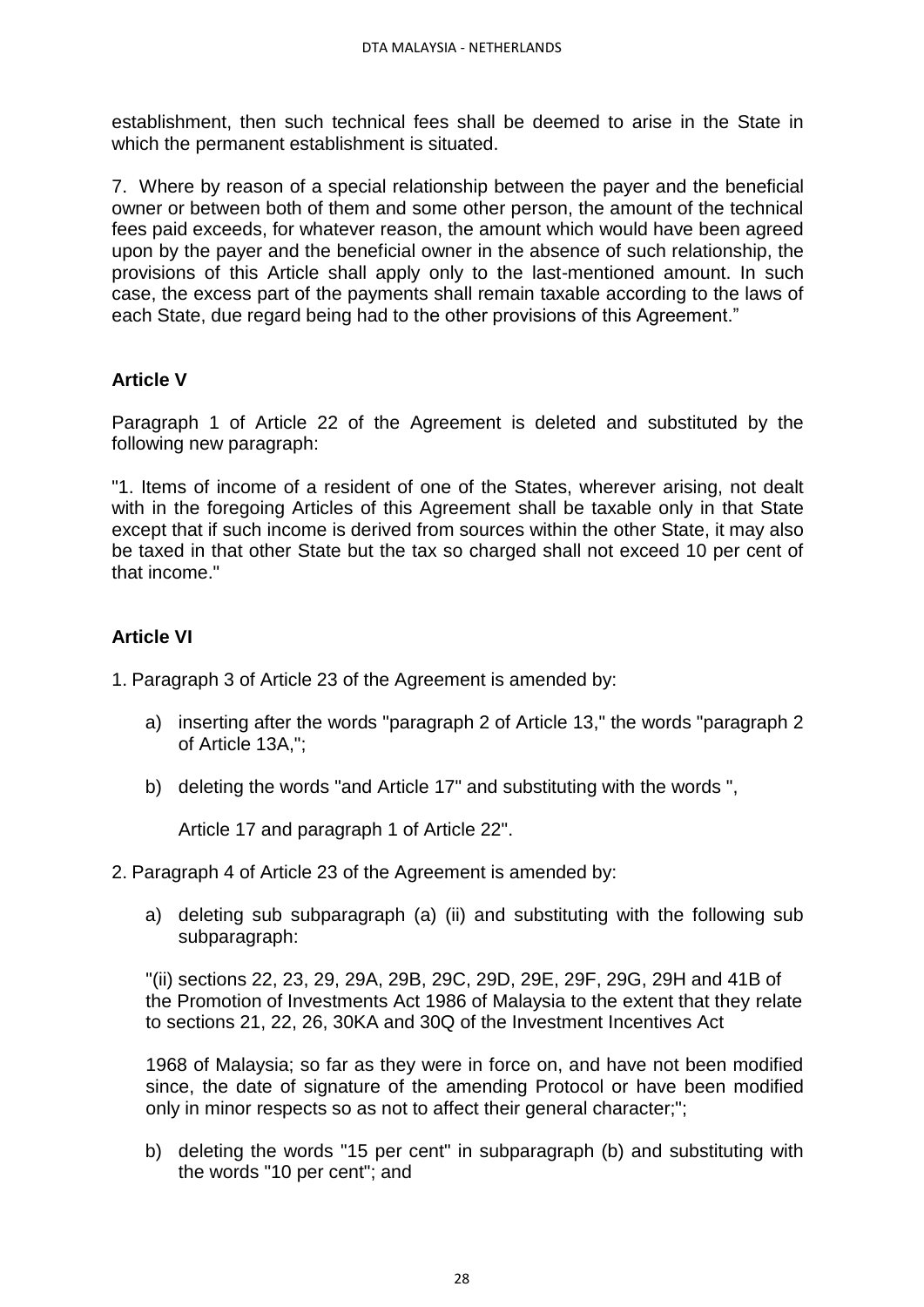c) deleting the words "10 per cent" in subparagraph (c) and substituting with the words "8 per cent".

## **Article VII**

Paragraph 3 of Article 24 of the Agreement is amended by substituting for the words "or paragraph 10 of Article 13" the words ", paragraph 10 of Article 13, or paragraph 7 of Article 13A".

## **Article VIII**

1. Article III of the Protocol to the Agreement is amended by:

- a) deleting in the heading the words "and 13" and substituting with the words ", 13 and 13A";
- b) deleting the words "or 13" and substituting with the words ", 13 or 13A".

2. Notwithstanding Article III of the Protocol to the Agreement as amended by Article VIII, paragraph 1, of this Protocol, claims for refund of tax levied in excess of the amount chargeable under the provisions of Article 13A on or after the first day of January 1990, but before the date on which this Protocol enters into force, must be lodged with the competent authorities of the State having levied that tax within a period of three years after the date of the entry into force of this Protocol.

### **Article IX**

The following new Article shall be inserted immediately after Article V of the Protocol to the Agreement:

### **"VI. Ad Article 23**

1. Notwithstanding Article 23 of the Agreement, the provisions of paragraph 4 of Article 23 shall cease to have effect for taxable years beginning on or after 1 January of the year 2006. However, the competent authorities of the States may decide by mutual agreement to extend the period of application of paragraph 4 of

Article 23 to taxable years beginning on or after 1 January of the year 2006.

2. The provisions of the paragraph 4 of Article 23 shall not apply if the debt-claim in respect of which the interest is paid or the right or property giving rise to the royalties was agreed upon or assigned mainly for the purpose of taking advantage of the provisions of paragraph 4 of Article 23 of the Agreement."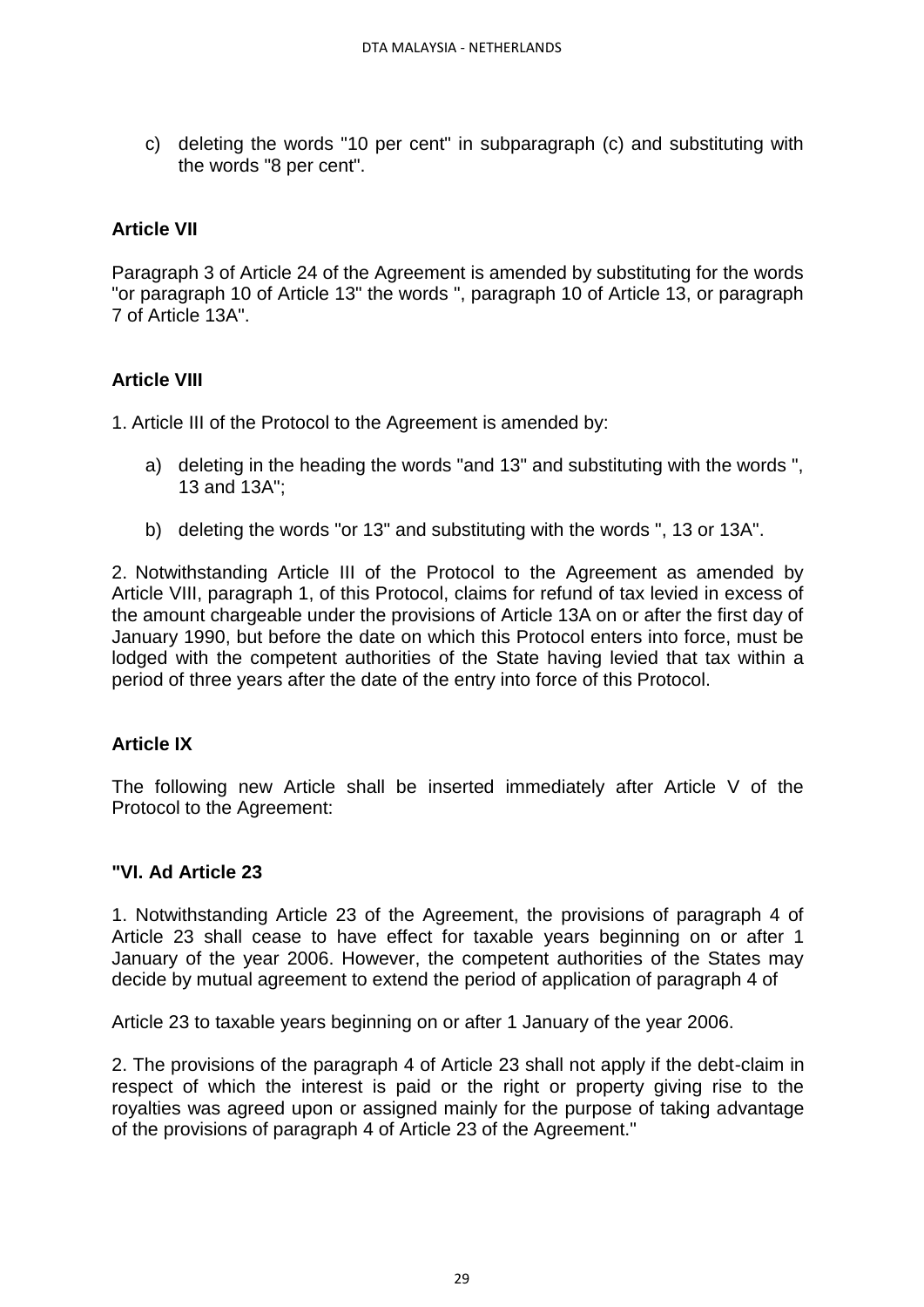# **Article X**

1. Each of the States shall notify to the other the completion of the procedures required by its law for the bringing into force of this Protocol. This Protocol shall enter into force on the date of the latter of these notifications and, subject to the provisions of paragraph 2 and 3 of this Article, shall thereupon have effect:

- a) in the case of the Netherlands: for tax-able years or periods beginning on or after the first day of January in the calendar year following that in which this Protocol enters into force;
- b) in the case of Malaysia:
	- (i) in respect of taxes withheld at source, to income derived on or after 1 January in the calendar year following the year in which this Protocol enters into force;
	- (ii) in respect of other taxes on income, to taxes chargeable for any year of assessment beginning on or after 1 January of the second calendar year following the year in which this Protocol enters into force.
- 2. Notwithstanding the preceding paragraph:
	- a) Article IV, subparagraph a) of paragraph 1 of Article VI and Articles VII and VIII of this Protocol shall be effective for taxable years, periods or calendar years beginning on or after the first day of January 1990;
	- b) Subparagraph a) of paragraph 2 of Article VI of this Protocol shall be effective for taxable years, periods or calendar years beginning on or after the first day of January 1996.

3. This Protocol shall cease to have effect at such time as the Agreement ceases to have effect in accordance with Article 29 of the Agreement.

IN WITNESS whereof the undersigned, duly authorised thereto by their respective Governments, have signed this Protocol.

DONE in duplicate at The Hague this 4th day of December 1996, each in the Bahasa Malaysia, the Netherlands and the English languages, the three texts being equally authentic. In the case of any divergence of interpretation, the English text shall prevail.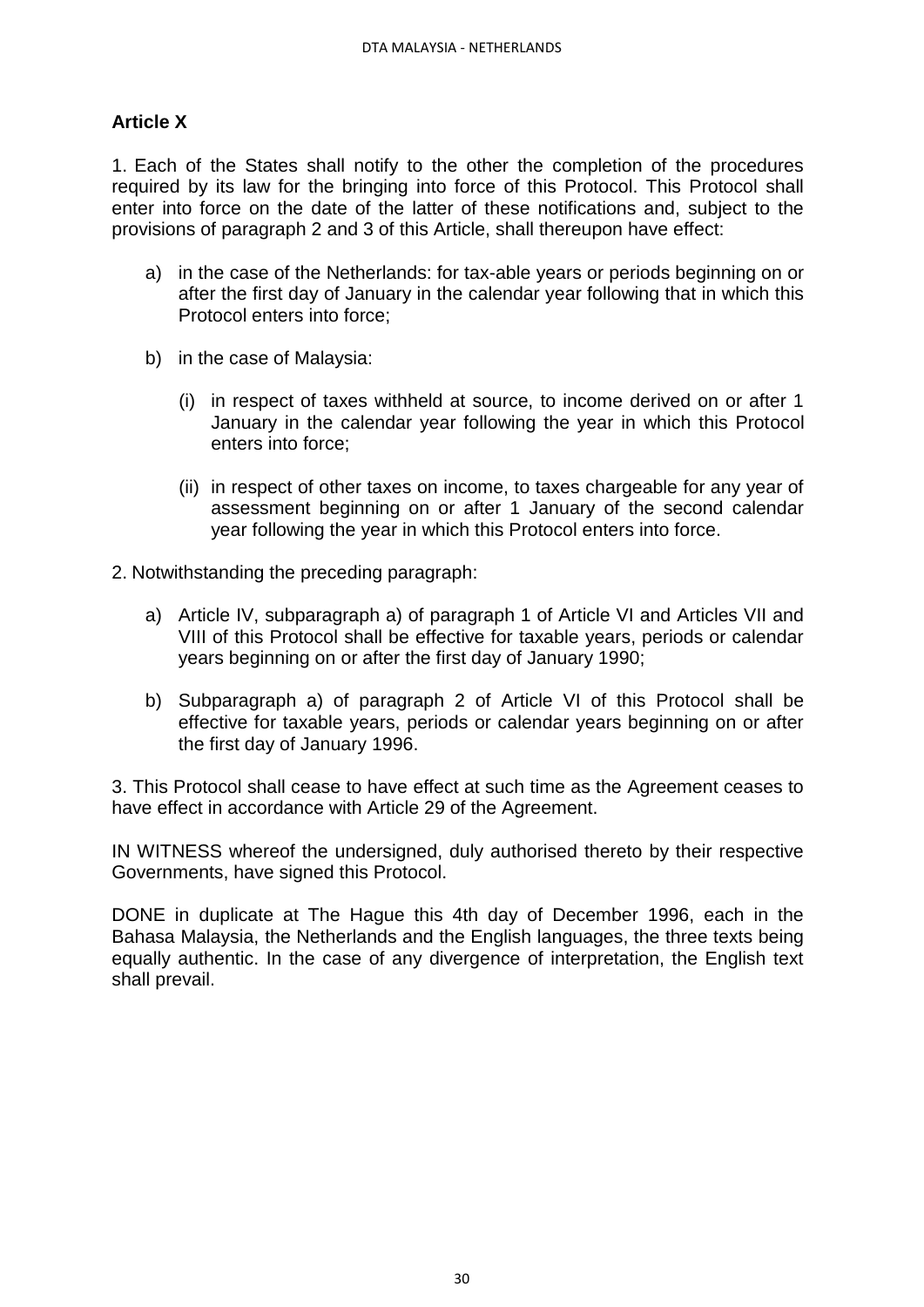# **EXCHANGE OF NOTES**

The Honourable Dato' Seri Rafidah Aziz Minister of International Trade and Industry The Hague,

4 December, 1996

Excellency,

With reference to the Protocol, signed today, amending the Agreement between the Government of the Kingdom of the Netherlands and the Government of Malaysia for the avoidance of double taxation and the prevention of fiscal evasion with respect to taxes on income, with protocol, signed at The Hague on 7 March 1988, I have the honour to propose on behalf of the Government of the

Kingdom of the Netherlands that: With reference to paragraph (2) of Article 6, the provisions of Chapter III of this Agreement shall not apply to persons carrying on offshore business activity under the Labuan offshore Business Activity Tax Act 1990 (as amended).

The term "offshore business activity" means offshore business activity as defined under section 2(1) of the Labuan offshore Business Activity Tax Act 1990 (as amended).

I have further the honour to propose that the present Note and your Excellency's reply confirming the acceptance by the Government of Malaysia of the above mentioned proposal shall be regarded as constituting an Agreement which will enter into force on the date of entry into force of the Protocol signed today and that shall form an integral part of the Agreement for the avoidance of double taxation.

I would be grateful if you would confirm that you are in agreement with the above.

I avail myself of this opportunity to extend to Your Excellency the assurance of my highest consideration.

Mrs A. van Dok-Van Weele

Minister for Foreign Trade of the Netherlands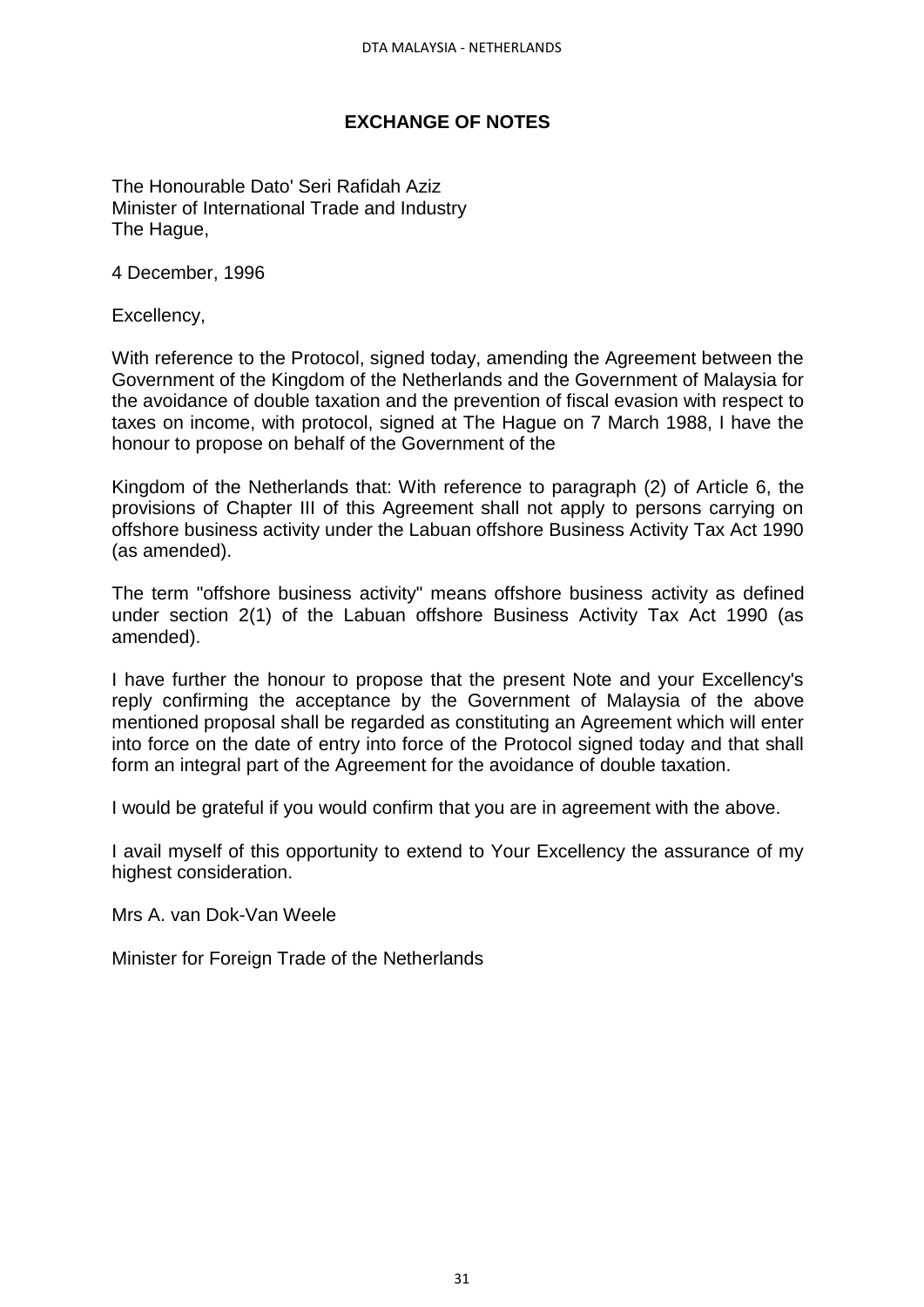Mrs A. van Dok-Van Weele Minister for Foreign Trade of the Netherlands The Hague,

4 December, 1996

Excellency,

I have the honour to acknowledge the receipt of your letter of today's date which reads as follows:

"With reference to the Protocol, signed today, amending the Agreement between the Government of the Kingdom of the Netherlands and the Government of Malaysia for the avoidance of double taxation and the prevention of fiscal evasion with respect to taxes on income, with protocol, signed at The Hague on 7 March 1988, I have the honour to propose on behalf of the Government of the Kingdom of the Netherlands that:

"With reference to paragraph (2) of Article 6, the provisions of Chapter III of this Agreement shall not apply to persons carrying on offshore business activity under the Labuan offshore Business Activity Tax Act 1990 (as amended).

"The term "offshore business activity" means offshore business activity as defined under section 2(1) of the Labuan offshore Business Activity Tax Act 1990 (as amended).

"I have further the honour to propose that the present Note and your Excellency's reply confirming the acceptance by the Government of Malaysia of the above mentioned proposal shall be regarded as constituting an Agreement which will enter into force on the date of entry into force of the Protocol signed today and that shall form an integral part of the Agreement for the avoidance of double taxation.

"I would be grateful if you would confirm that you are in agreement with the above.

"I avail myself of this opportunity to extend to Your Excellency the assurance of my highest consideration."

I have further the honour to confirm that the Government of Malaysia accepts the proposal contained in your Excellency's Note and agrees that the same and the present reply shall be regarded as constituting an Agreement between the two Governments which will enter into force on the date of entry into force of the Protocol signed today and that shall form an integral part of the Agreement for the avoidance of double taxation.

I avail myself of this opportunity to extend to Your Excellency the assurance of my highest consideration.

Dato' Seri Rafidah Aziz Minister of International Trade and Industry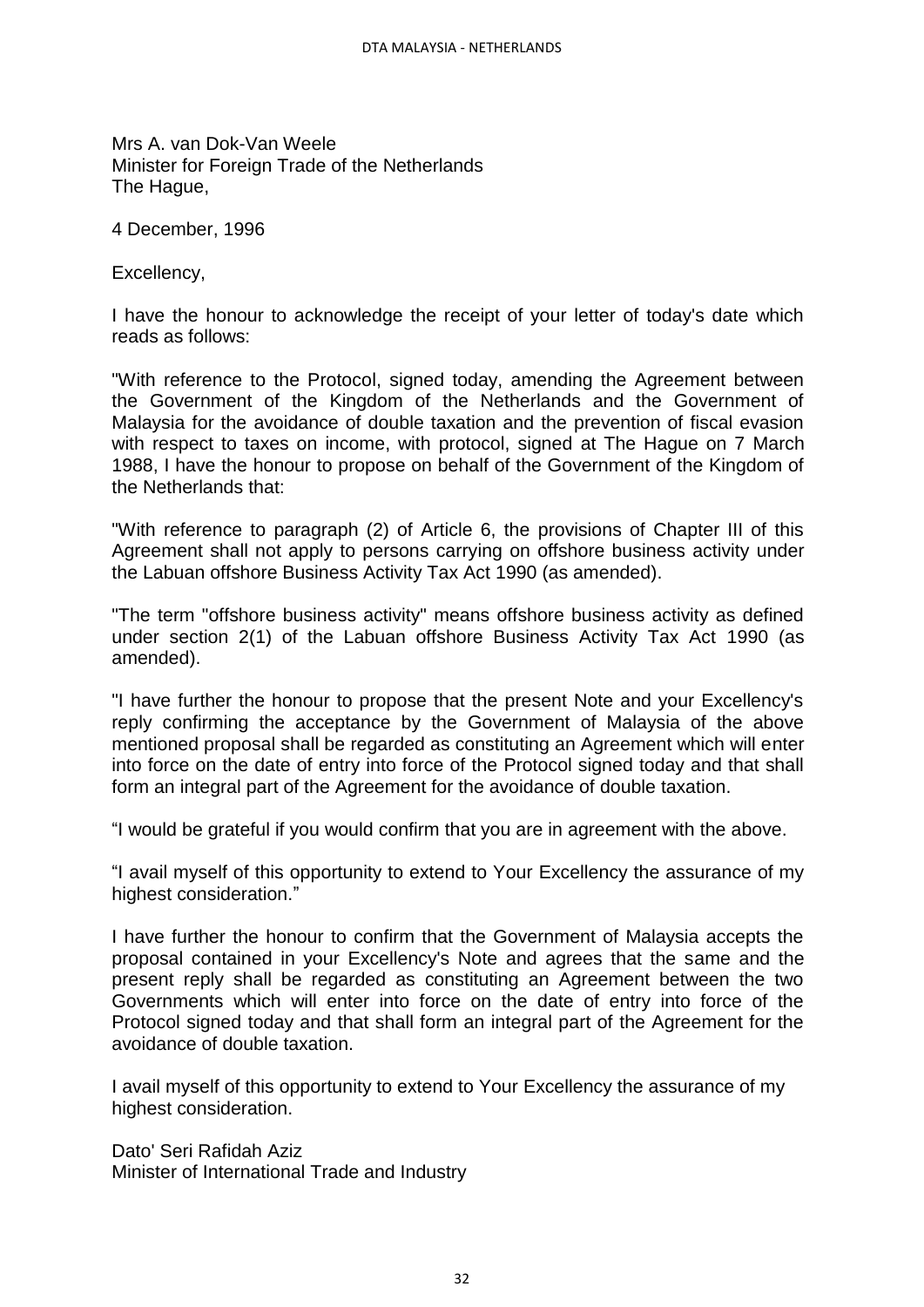<span id="page-32-0"></span>P.U. (A) 177/2010 Signed: 4 December 2009 Effective Date: 19 October 2010

**SECOND PROTOCOL AMENDING THE AGREEMENT BETWEEN THE GOVERNMENT OF THE KINGDOM OF THE NETHERLANDS AND THE GOVERNMENT OF MALAYSIA FOR THE AVOIDANCE OF DOUBLE TAXATION AND THE PREVENTION OF FISCAL EVASION WITH RESPECT TO TAXES ON INCOME AS AMENDED BY PROTOCOL**

### **THE GOVERNMENT OF THE KINGDOM OF THE NETHERLANDS AND THE GOVERNMENT OF MALAYSIA**

Desiring to further amend the Agreement between the two Governments for the avoidance of double taxation and the prevention of fiscal evasion with respect to taxes on income, signed at The Hague on 7 March 1988, as amended by the first Protocol to that Agreement, signed at The Hague on 4 December 1996 (hereinafter referred to as "the Agreement");

Have agreed as follows:

#### **Article 1**

Article 26 of the Agreement shall be deleted and replaced by the following:

### "Article 26

### Exchange of Information

"(1) The competent authorities of the Contracting States shall exchange such information as is foreseeably relevant for carrying out the provisions of this Agreement or to the administration or enforcement of the domestic laws concerning taxes of every kind and description imposed on behalf of the Contracting States, or of their political subdivisions or local authorities, insofar as the taxation thereunder is not contrary to the Agreement. The exchange of information is not restricted by Articles 1 and 2.

(2) Any information received under paragraph 1 by a Contracting State shall be treated as secret in the same manner as information obtained under the domestic laws of that State and shall be disclosed only to persons or authorities (including courts and administrative bodies) concerned with the assessment or collection of, the enforcement or prosecution in respect of, the determination of appeals in relation to the taxes referred to in paragraph 1, or the oversight of the above. Such persons or authorities shall use the information only for such purposes. They may disclose the information in public court proceedings or in judicial decisions.

(3) In no case shall the provisions of paragraphs 1 and 2 be construed so as to impose on a Contracting State the obligation: